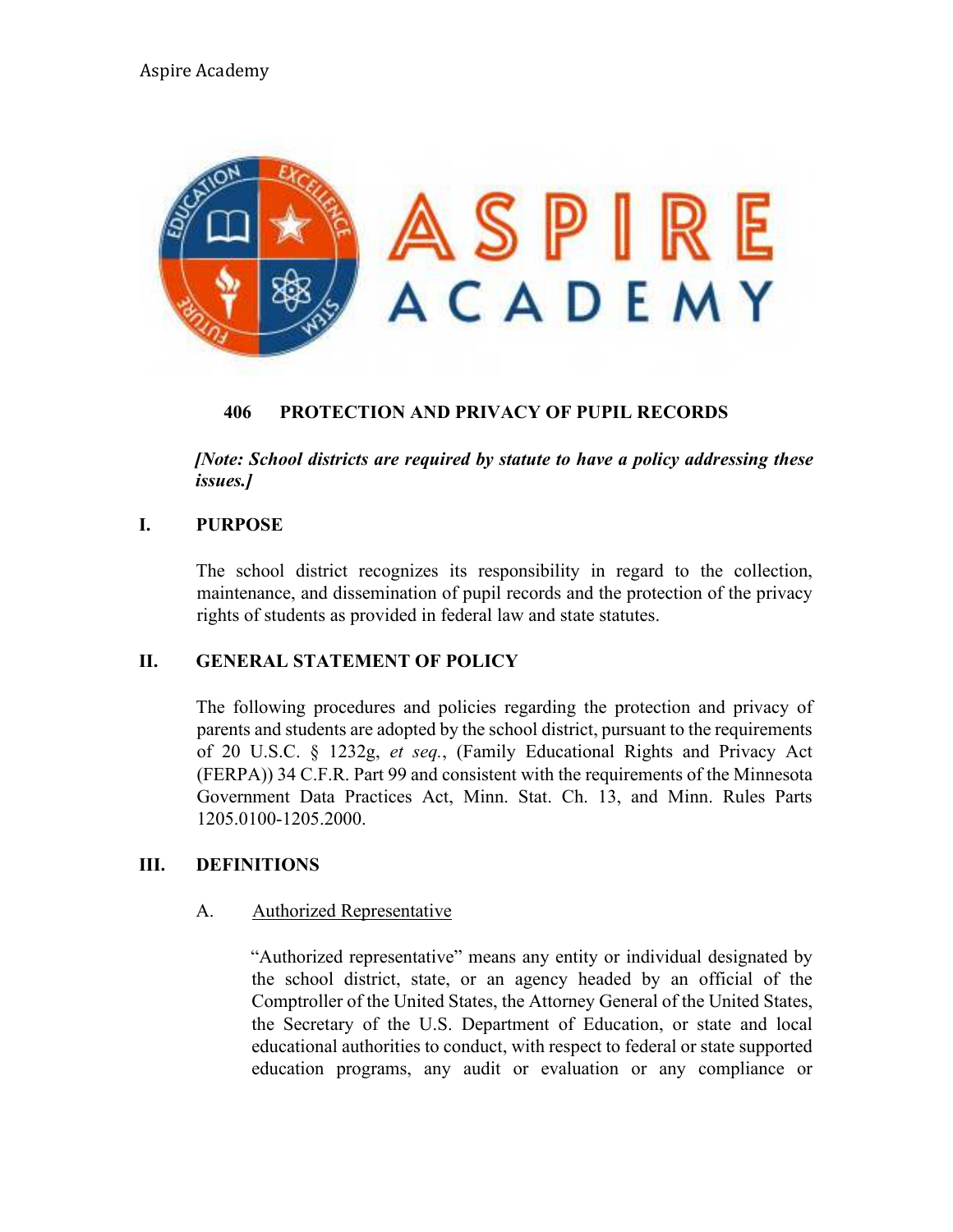### Aspire Academy

enforcement activity in connection with federal legal requirements that relate to these programs.

## B. Biometric Record

"Biometric record," as referred to in "Personally Identifiable," means a record of one or more measurable biological or behavioral characteristics that can be used for authorized recognition of an individual (e.g., fingerprints, retina and iris patterns, voice prints, DNA sequence, facial characteristics, and handwriting).

## C. Dates of Attendance

"Dates of attendance," as referred to in "Directory Information," means the period of time during which a student attends or attended a school or schools in the school district, including attendance in person or by paper correspondence, satellite, internet or other electronic communication technologies for students who are not in the classroom, and including the period during which a student is working under a work-study program. The term does not include specific daily records of a student's attendance at a school or schools in the school district.

## D. Directory Information

"Directory information" means information contained in an education record of a student which would not generally be considered harmful or an invasion of privacy if disclosed. It includes, but is not limited to: the student's name, address, telephone listing, electronic mail address, photograph, date and place of birth, major field of study, dates of attendance, grade level, enrollment status (i.e., full-time or part-time), participation in officially recognized activities and sports, weight and height of members of athletic teams, degrees, honors and awards received, and the most recent educational agency or institution attended. It also includes the name, address, and telephone number of the student's parent(s). Directory information does not include:

- 1. a student's social security number;
- 2. a student's identification number (ID), user ID, or other unique personal identifier used by a student for purposes of accessing or communicating in electronic systems if the identifier may be used to access education records without use of one or more factors that authenticate the student's identity such as a personal identification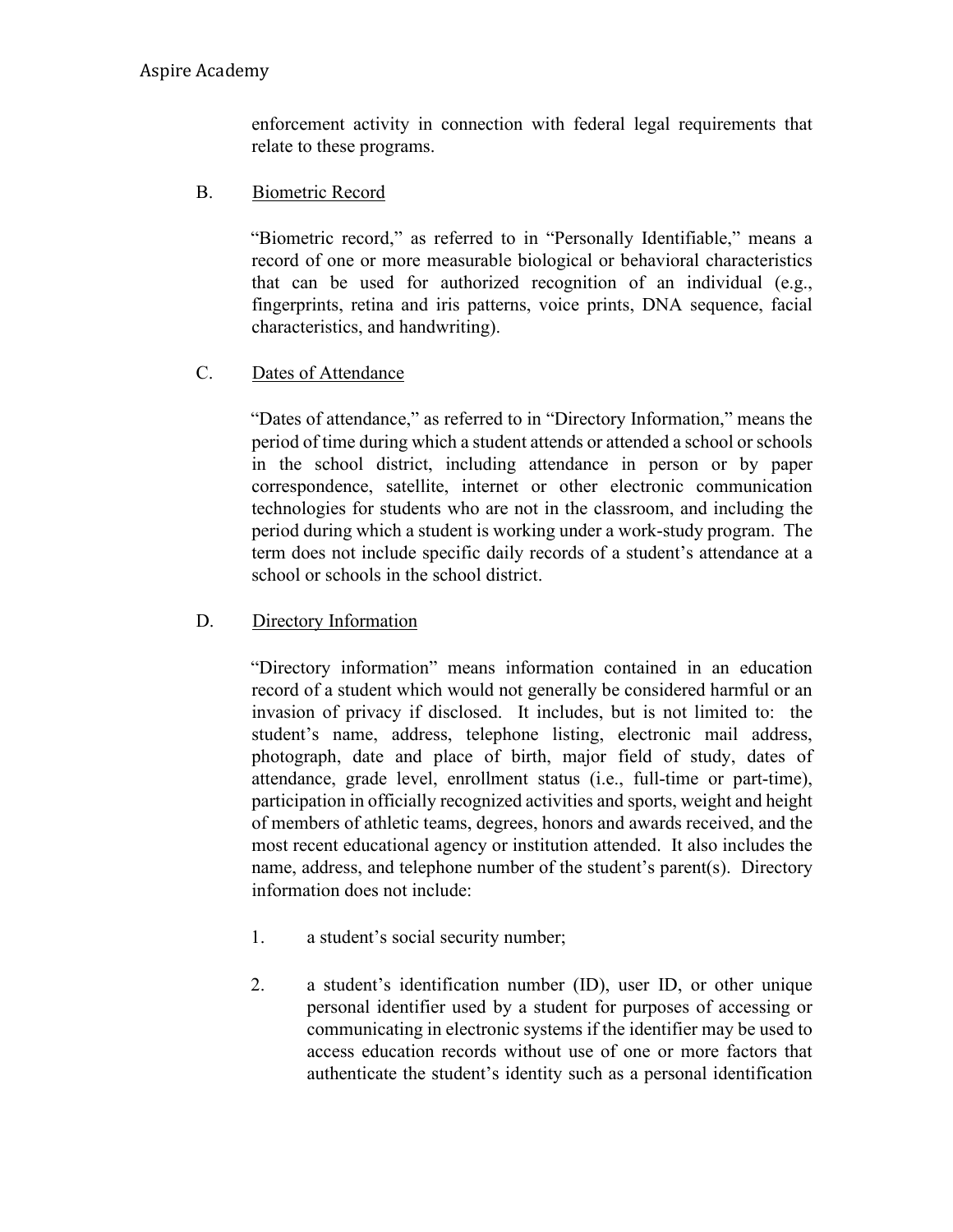number (PIN), password, or other factor known or possessed only by the authorized user;

- 3. a student ID or other unique personal identifier that is displayed on a student ID badge if the identifier can be used to gain access to educational records when used in conjunction with one or more factors that authenticate the student's identity, such as a PIN, password, or other factor known or possessed only by the student;
- 4. personally identifiable data which references religion, race, color, social position, or nationality; or
- 5. data collected from nonpublic school students, other than those who receive shared time educational services, unless written consent is given by the student's parent or guardian.
- E. Education Records
	- 1. What constitutes "education records." Education records means those records which: (1) are directly related to a student; and (2) are maintained by the school district or by a party acting for the school district.
	- 2. What does not constitute an education record. The term, "education records," does not include:
		- a. Records of instructional personnel which:
			- (1) are in the sole possession of the maker of the record; and
			- (2) are not accessible or revealed to any other individual except a substitute teacher; and
			- (3) are destroyed at the end of the school year.
		- b. Records of a law enforcement unit of the school district, provided education records maintained by the school district are not disclosed to the unit, and the law enforcement records are:
			- (1) maintained separately from education records;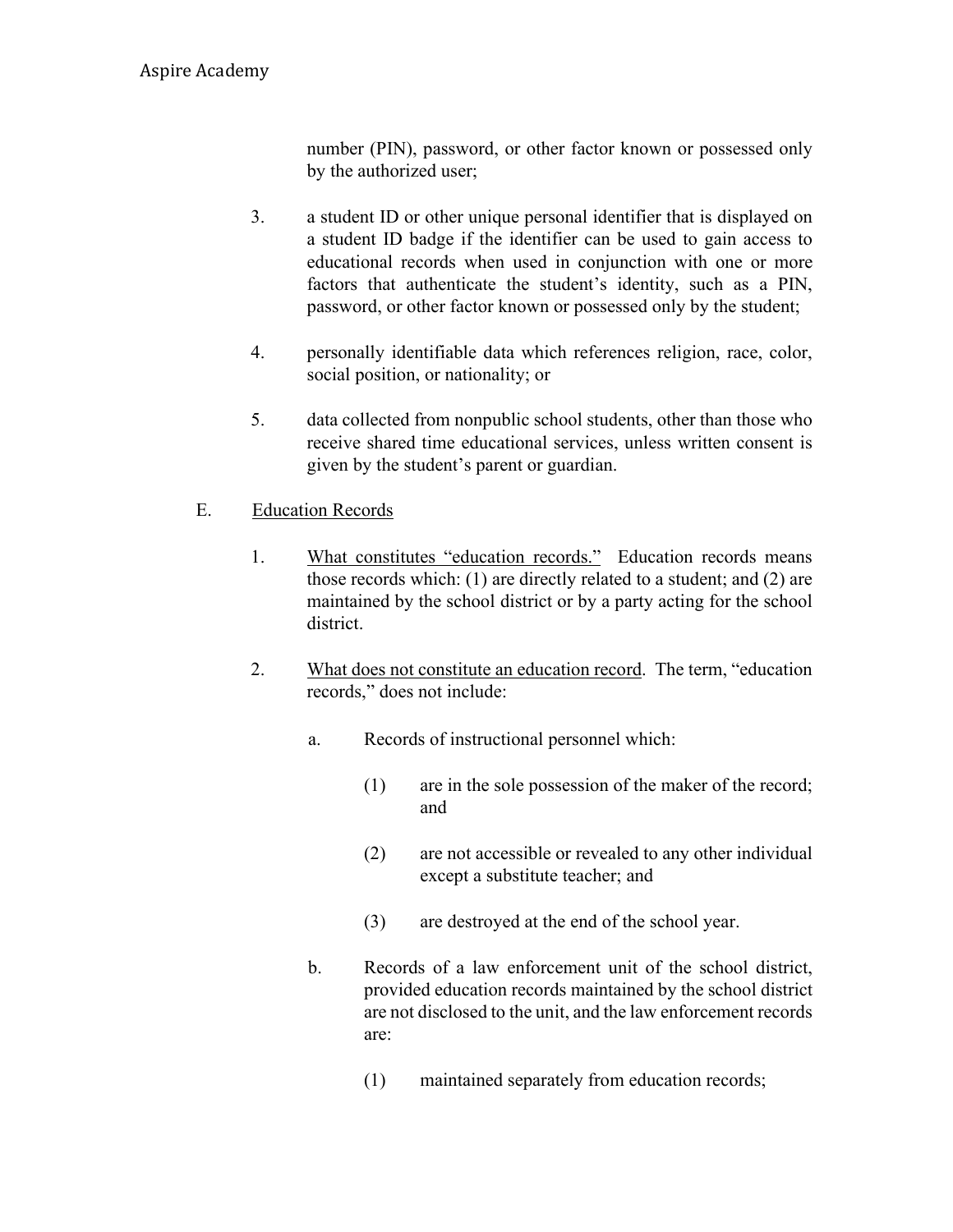- (2) maintained solely for law enforcement purposes; and
- (3) disclosed only to law enforcement officials of the same jurisdiction.
- c. Records relating to an individual, including a student, who is employed by the school district which:
	- (1) are made and maintained in the normal course of business;
	- (2) relate exclusively to the individual in that individual's capacity as an employee; and
	- (3) are not available for use for any other purpose.

However, these provisions shall not apply to records relating to an individual in attendance at the school district who is employed as a result of his or her status as a student.

- d. Records relating to an eligible student, or a student attending an institution of post-secondary education, which are:
	- (1) made or maintained by a physician, psychiatrist, psychologist, or other recognized professional or paraprofessional acting in his or her professional or paraprofessional capacity or assisting in that capacity;
	- (2) made, maintained, or used only in connection with the provision of treatment to the student; and
	- (3) disclosed only to individuals providing the treatment; provided that the records can be personally reviewed by a physician or other appropriate professional of the student's choice. For the purpose of this definition, "treatment" does not include remedial educational activities or activities that are a part of the program of instruction within the school district.
- e. Records that only contain information about an individual after he or she is no longer a student at the school district and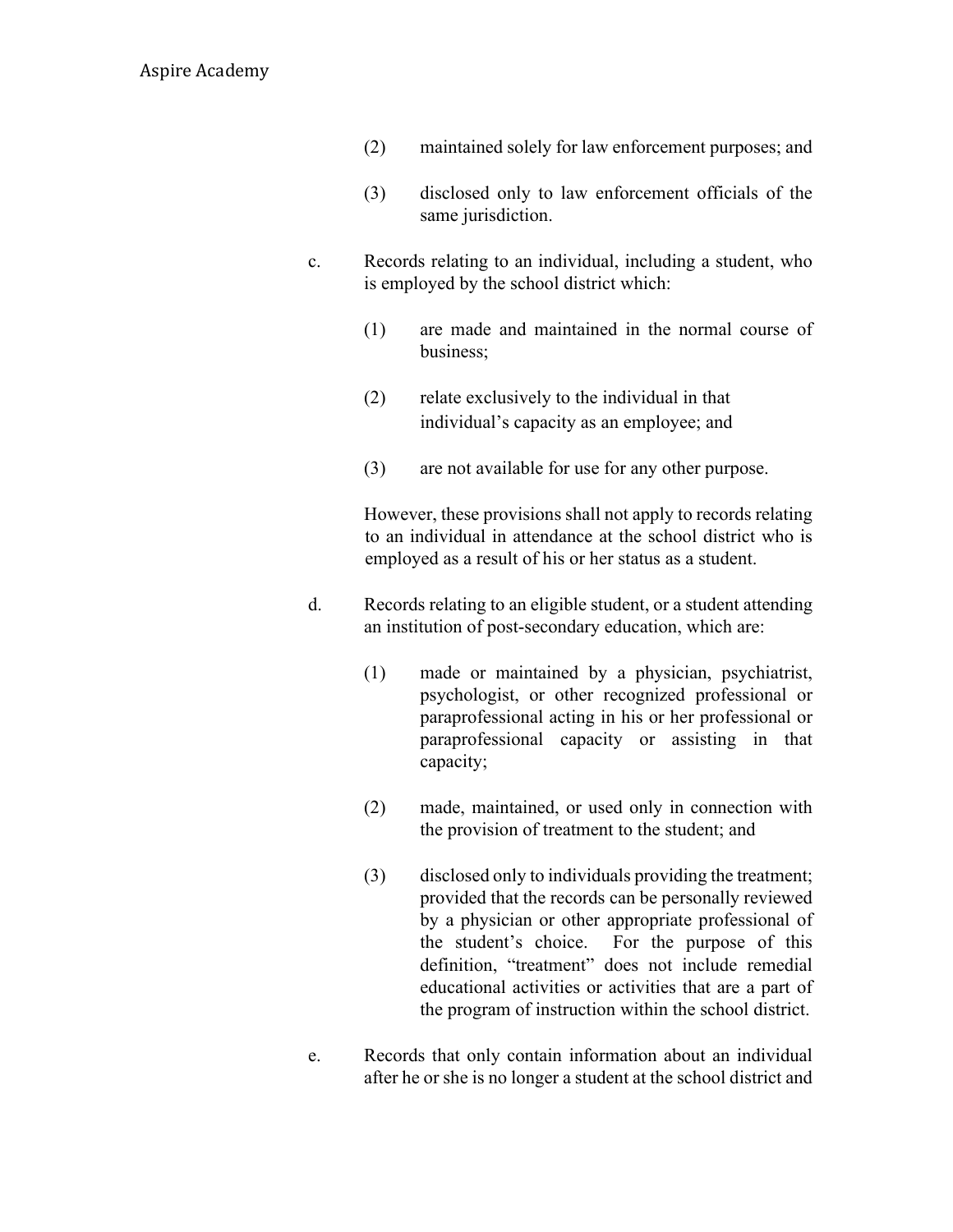that are not directly related to the individual's attendance as a student.

## F. Eligible Student

"Eligible student" means a student who has attained eighteen (18) years of age or is attending an institution of post-secondary education.

- G. Juvenile Justice System "Juvenile justice system" includes criminal justice agencies and the judiciary when involved in juvenile justice activities.
- H. Legitimate Educational Interest

"Legitimate educational interest" includes interest directly related to classroom instruction, teaching, student achievement and progress, discipline of a student, student health and welfare, and the ability to respond to a request for education data. It includes a person's need to know in order to:

- 1. Perform an administrative task required in the school or employee's contract or position description approved by the school board;
- 2. Perform a supervisory or instructional task directly related to the student's education; or
- 3. Perform a service or benefit for the student or the student's family such as health care, counseling, student job placement, or student financial aid.
- 4. Perform a task directly related to responding to a request for data.
- I. Parent

"Parent" means a parent of a student and includes a natural parent, a guardian, or an individual acting as a parent of the student in the absence of a parent or guardian. The school district may presume the parent has the authority to exercise the rights provided herein, unless it has been provided with evidence that there is a state law or court order governing such matters as marriage dissolution, separation or child custody, or a legally binding instrument which provides to the contrary.

J. Personally Identifiable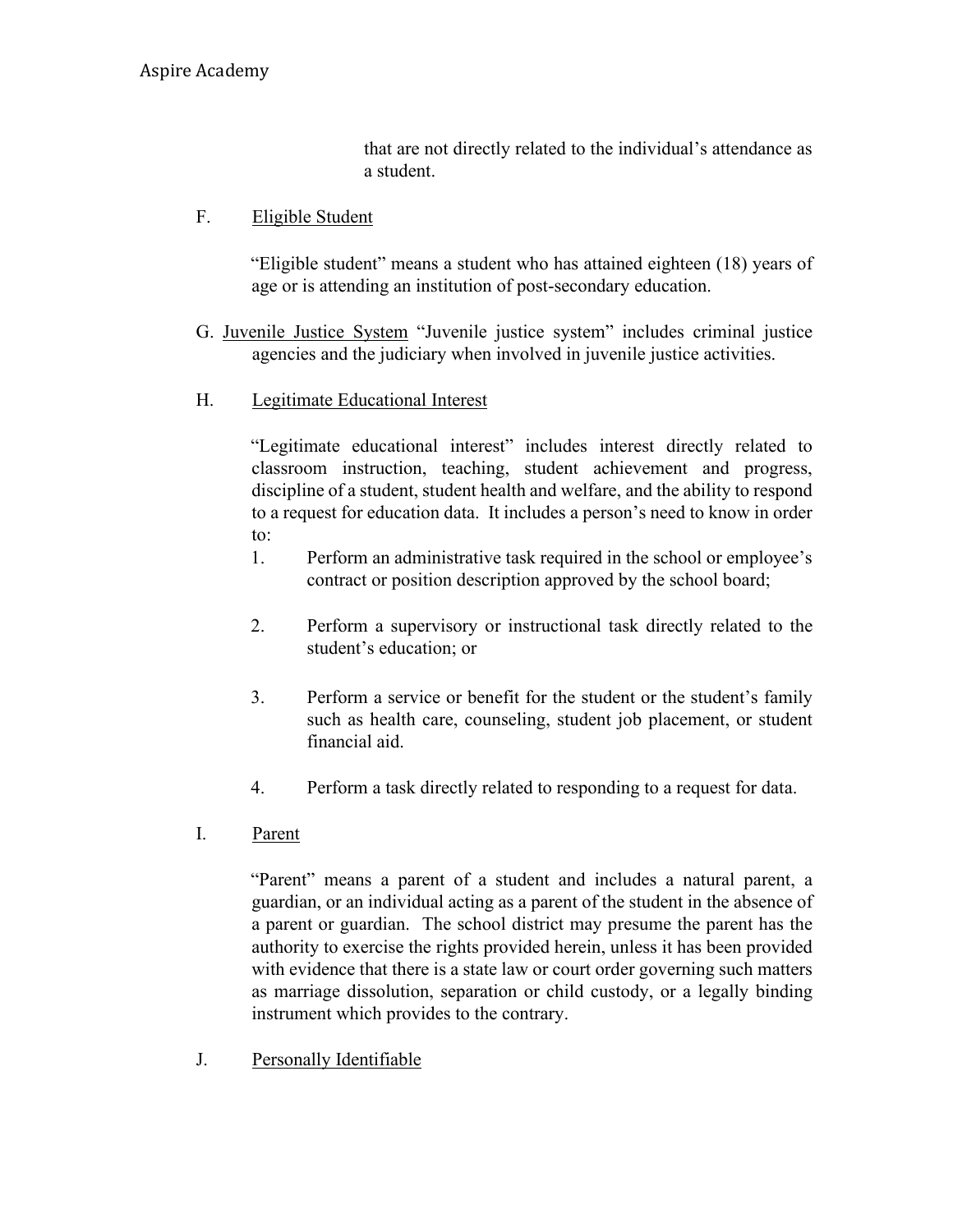"Personally identifiable" means that the data or information includes, but is not limited to: (a) a student's name; (b) the name of the student's parent or other family member; (c) the address of the student or student's family; (d) a personal identifier such as the student's social security number or student number or biometric record; (e) other direct identifiers, such as the student's date of birth, place of birth, and mother's maiden name; (f) other information that, alone or in combination, is linked or linkable to a specific student that would allow a reasonable person in the school community, who does not have personal knowledge of the relevant circumstances, to identify the student with reasonable certainty; or (g) information requested by a person who the school district reasonably believes knows the identity of the student to whom the education record relates.

K. Record

"Record" means any information or data recorded in any way including, but not limited to, handwriting, print, computer media, video or audio tape, film, microfilm, and microfiche.

L. Responsible Authority

"Responsible authority" means *Executive Director*

M. Student

"Student" includes any individual who is or has been in attendance, enrolled, or registered at the school district and regarding whom the school district maintains education records. Student also includes applicants for enrollment or registration at the school district and individuals who receive shared time educational services from the school district.

N. School Official

"School official" includes: (a) a person duly elected to the school board; (b) a person employed by the school board in an administrative, supervisory, instructional, or other professional position; (c) a person employed by the school board as a temporary substitute in a professional position for the period of his or her performance as a substitute; and (d) a person employed by, or under contract to, the school board to perform a special task such as a secretary, a clerk, a public information officer or data practices compliance official, an attorney, or an auditor for the period of his or her performance as an employee or contractor.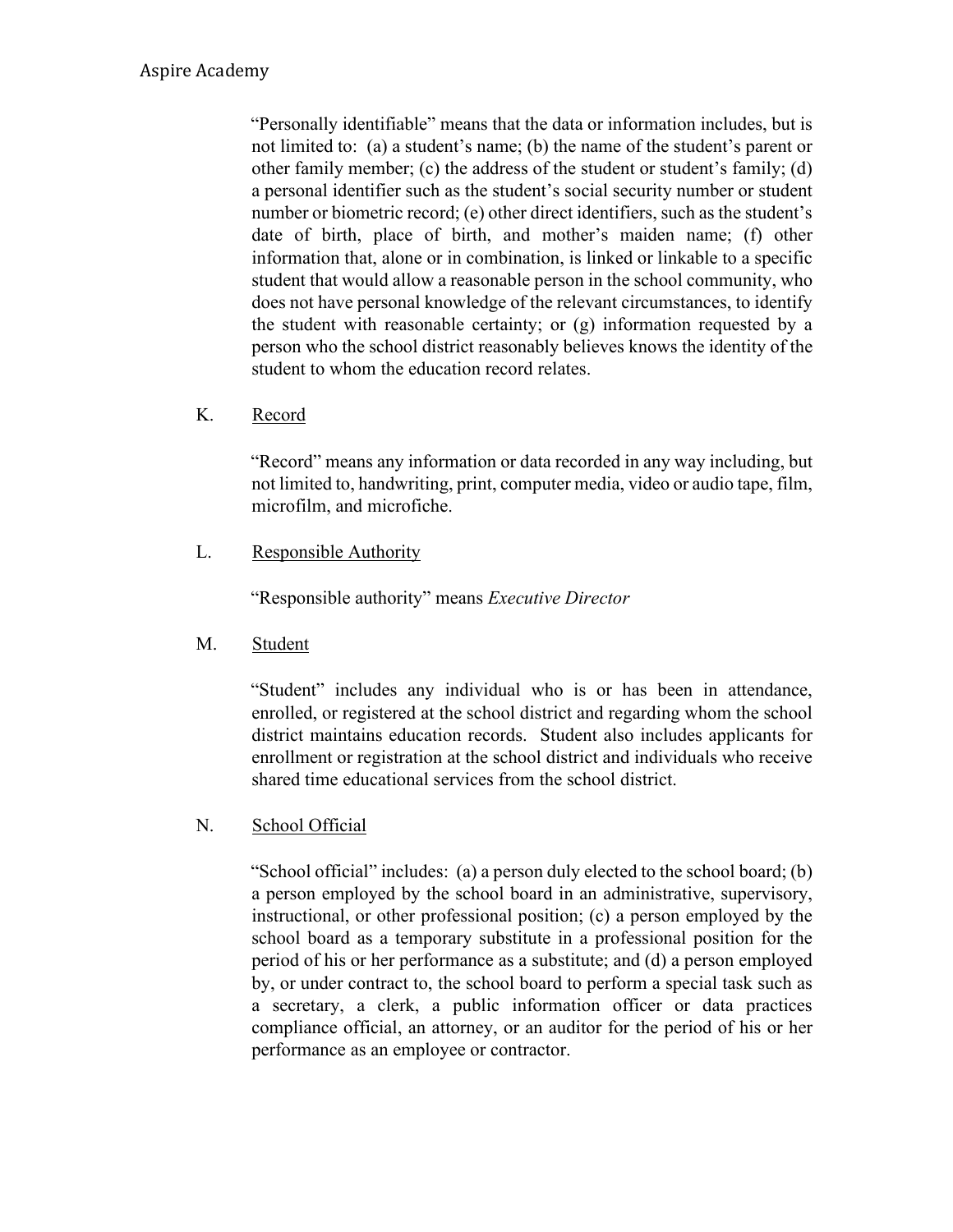# O. Summary Data

"Summary data" means statistical records and reports derived from data on individuals but in which individuals are not identified and from which neither their identities nor any other characteristic that could uniquely identify the individual is ascertainable.

### P. Other Terms and Phrases

All other terms and phrases shall be defined in accordance with applicable state and federal law or ordinary customary usage.

## **IV. GENERAL CLASSIFICATION**

State law provides that all data collected, created, received, or maintained by a school district are public unless classified by state or federal law as not public or private or confidential. State law classifies all data on individuals maintained by a school district which relates to a student as private data on individuals. This data may not be disclosed to parties other than the parent or eligible student without consent, except pursuant to a valid court order, certain state statutes authorizing access, and the provisions of FERPA and the regulations promulgated thereunder.

### **V. STATEMENT OF RIGHTS**

### A. Rights of Parents and Eligible Students

Parents and eligible students have the following rights under this policy:

- 1. The right to inspect and review the student's education records;
- 2. The right to request the amendment of the student's education records to ensure that they are not inaccurate, misleading, or otherwise in violation of the student's privacy or other rights;
- 3. The right to consent to disclosures of personally identifiable information contained in the student's education records, except to the extent that such consent is not required for disclosure pursuant to this policy, state or federal law, or the regulations promulgated thereunder;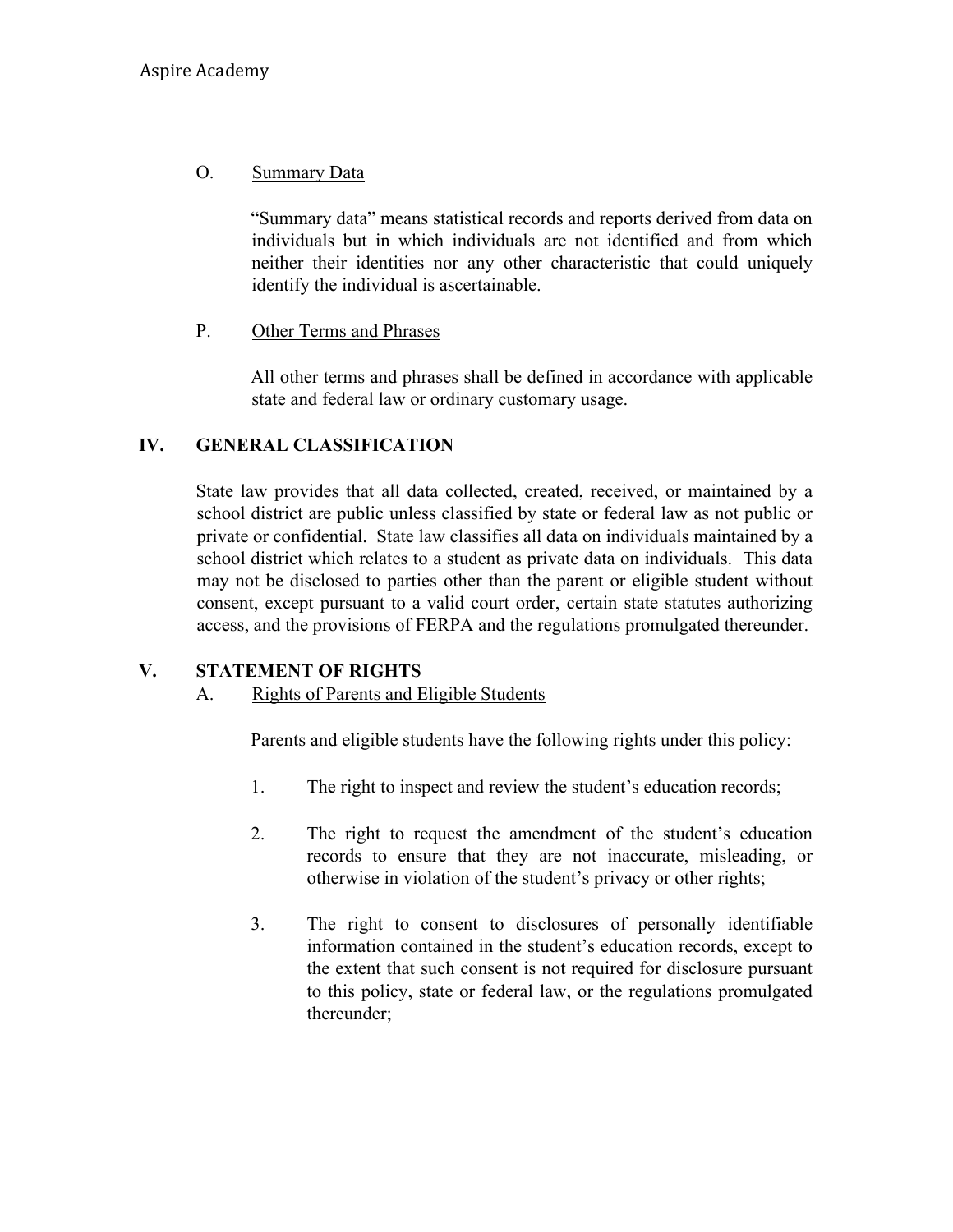- 4. The right to refuse release of names, addresses, and home telephone numbers of students in grades 11 and 12 to military recruiting officers and post-secondary educational institutions;
- 5. The right to file a complaint with the U.S. Department of Education concerning alleged failures by the school district to comply with the federal law and the regulations promulgated thereunder;
- 6. The right to be informed about rights under the federal law; and
- 7. The right to obtain a copy of this policy at the location set forth in Section XXI. of this policy.
- B. Eligible Students

All rights and protections given parents under this policy transfer to the student when he or she reaches eighteen (18) years of age or enrolls in an institution of post-secondary education. The student then becomes an "eligible student." However, the parents of an eligible student who is also a "dependent student" are entitled to gain access to the education records of such student without first obtaining the consent of the student. In addition, parents of an eligible student may be given access to education records in connection with a health or safety emergency if the disclosure meets the conditions of any provision set forth in 34 C.F.R. § 99.31(a).

C. Disabled Students

The school district shall follow 34 C.F.R. §§ 300.610-300.617 with regard to the confidentiality of information related to students with a disability.

# **VI. DISCLOSURE OF EDUCATION RECORDS**

- A. Consent Required for Disclosure
	- 1. The school district shall obtain a signed and dated written informed consent of the parent of a student or the eligible student before disclosing personally identifiable information from the education records of the student, except as provided herein.
	- 2. The written consent required by this subdivision must be signed and dated by the parent of the student or the eligible student giving the consent and shall include: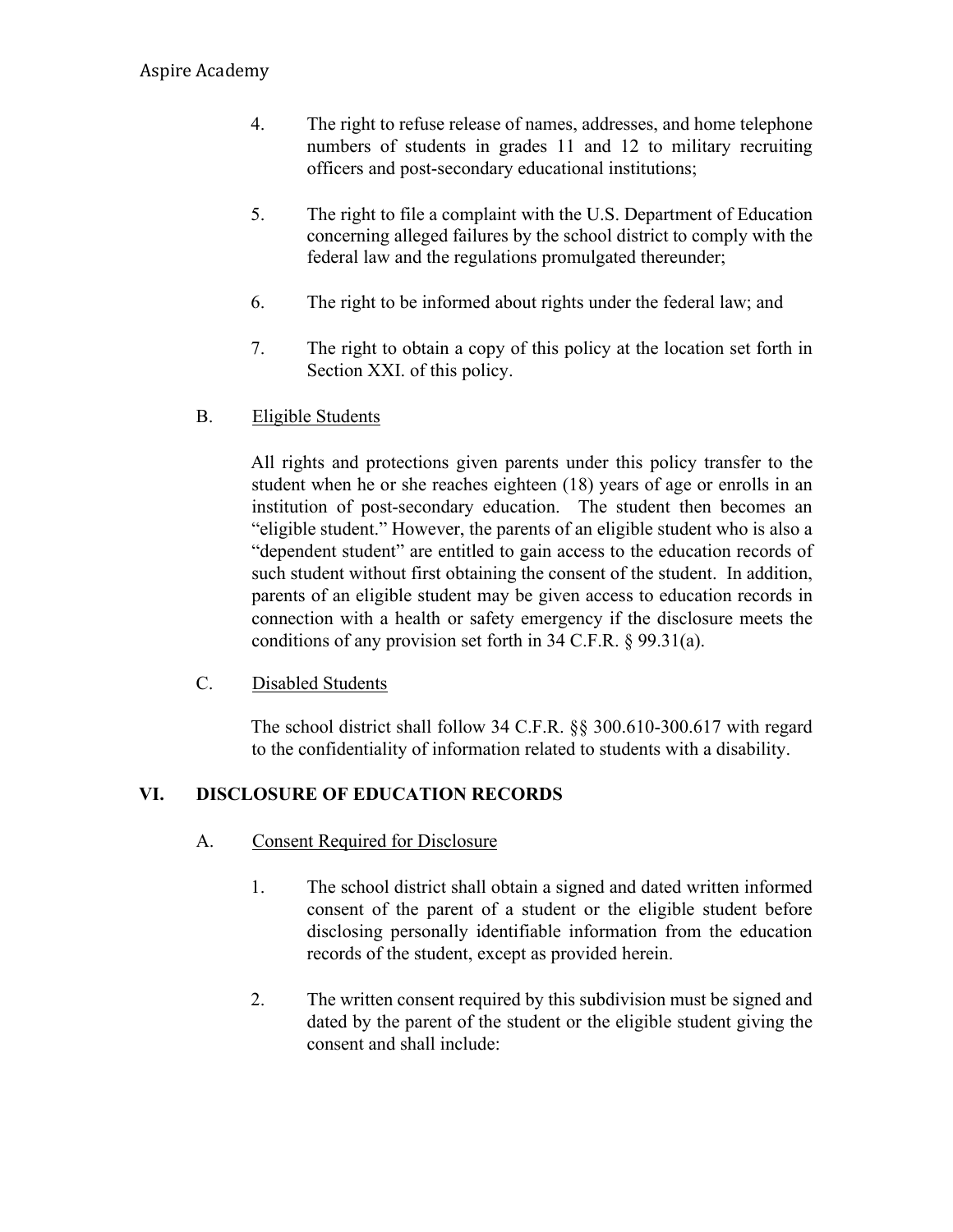- a. a specification of the records to be disclosed;
- b. the purpose or purposes of the disclosure;
- c. the party or class of parties to whom the disclosure may be made;
- d. the consequences of giving informed consent; and
- e. if appropriate, a termination date for the consent.
- 3. When a disclosure is made under this subdivision:
	- a. if the parent or eligible student so requests, the school district shall provide him or her with a copy of the records disclosed; and
	- b. if the parent of a student who is not an eligible student so requests, the school district shall provide the student with a copy of the records disclosed.
- 4. A signed and dated written consent may include a record and signature in electronic form that:
	- a. identifies and authenticates a particular person as the source of the electronic consent; and
	- b. indicates such person's approval of the information contained in the electronic consent.
- 5. If the responsible authority seeks an individual's informed consent to the release of private data to an insurer or the authorized representative of an insurer, informed consent shall not be deemed to have been given unless the statement is:
	- a. in plain language;
	- b. dated;
	- c. specific in designating the particular persons or agencies the data subject is authorizing to disclose information about the data subject;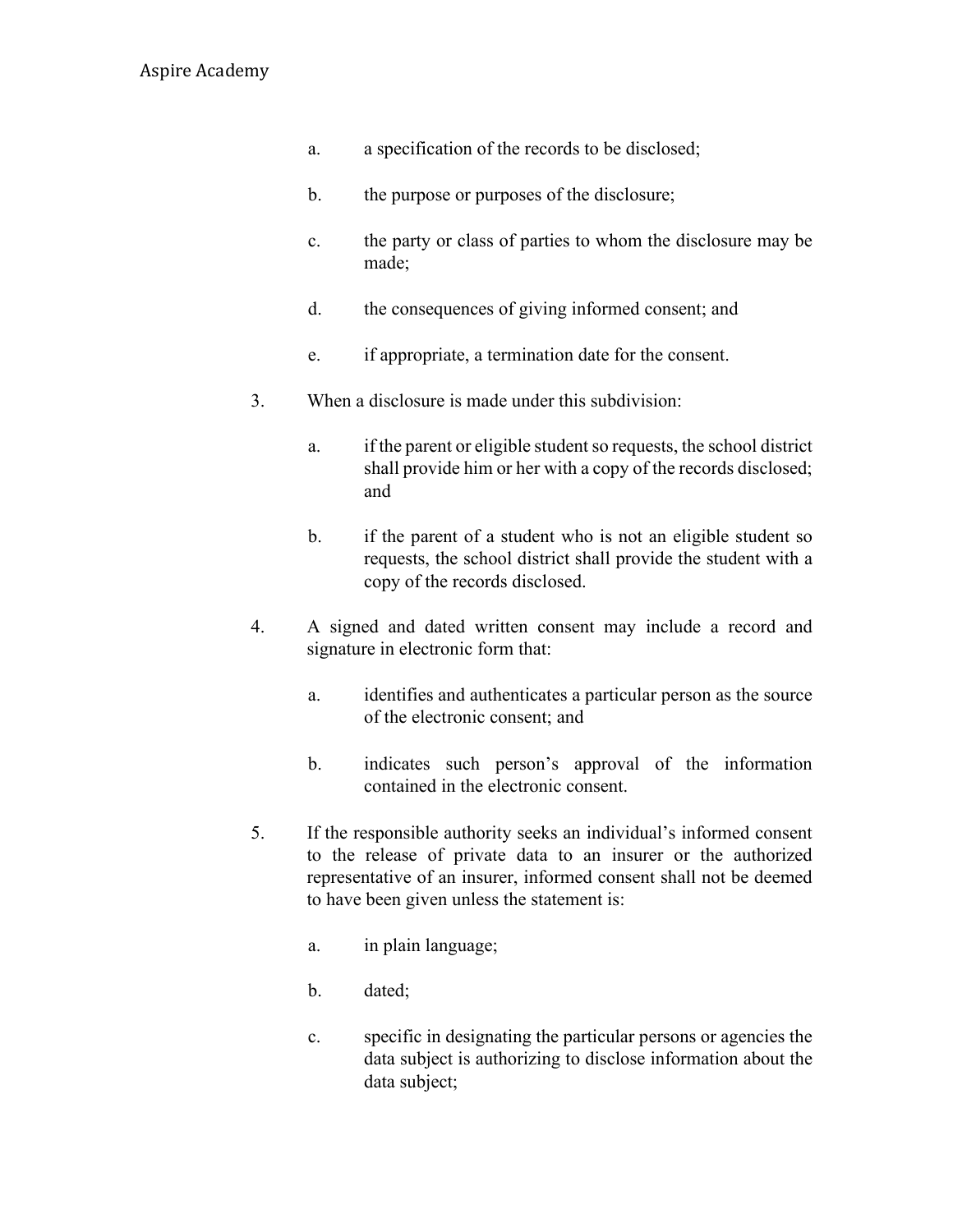- d. specific as to the nature of the information the subject is authorizing to be disclosed;
- e. specific as to the persons or agencies to whom the subject is authorizing information to be disclosed;
- f. specific as to the purpose or purposes for which the information may be used by any of the parties named in Clause e. above, both at the time of the disclosure and at any time in the future; and
- g. specific as to its expiration date which should be within a reasonable time, not to exceed one year except in the case of authorizations given in connection with applications for: (i) life insurance or noncancellable or guaranteed renewable health insurance and identified as such, two years after the date of the policy, or (ii) medical assistance under Minn. Stat. Ch. 256B or Minnesota Care under Minn. Stat. Ch. 256L, which shall be ongoing during all terms of eligibility, for individualized education program health-related services provided by a school district that are subject to third party reimbursement.

# 6. Eligible Student Consent

Whenever a student has attained eighteen (18) years of age or is attending an institution of post-secondary education, the rights accorded to and the consent required of the parent of the student shall thereafter only be accorded to and required of the eligible student, except as provided in Section V. of this policy.

# B. Prior Consent for Disclosure Not Required

The school district may disclose personally identifiable information from the education records of a student without the written consent of the parent of the student or the eligible student unless otherwise provided herein, if the disclosure is:

1. To other school officials, including teachers, within the school district whom the school district determines have a legitimate educational interest in such records;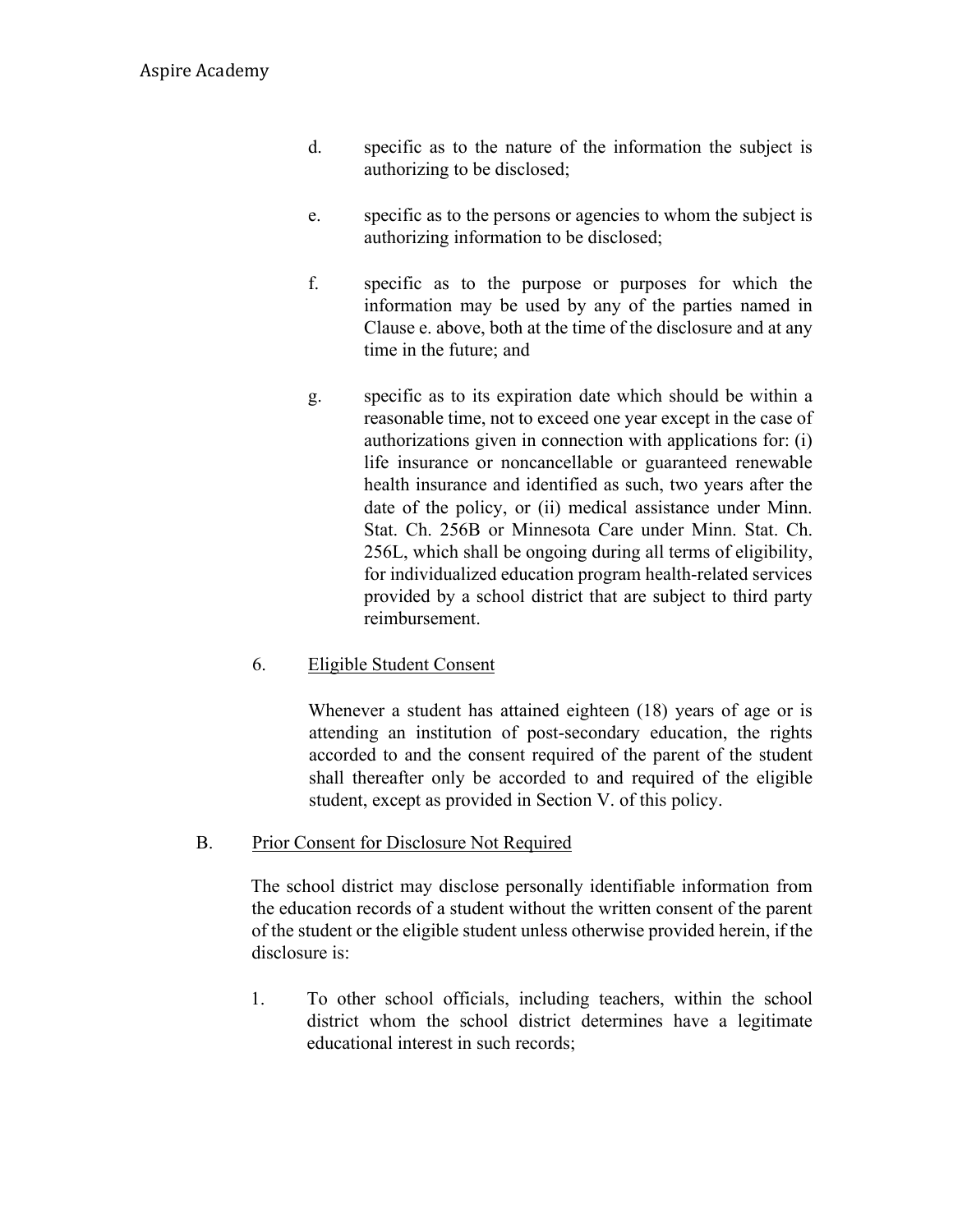- 2. To a contractor, consultant, volunteer, or other party to whom the school district has outsourced institutional services or functions provided that the outside party:
	- a. performs an institutional service or function for which the school district would otherwise use employees;
	- b. is under the direct control of the school district with respect to the use and maintenance of education records; and
	- c. will not disclose the information to any other party without the prior consent of the parent or eligible student and uses the information only for the purposes for which the disclosure was made.
- 3. To officials of other schools, school districts, or post-secondary educational institutions in which the student seeks or intends to enroll, or is already enrolled, as long as the disclosure is for purposes related to the student's enrollment or transfer. The records shall include information about disciplinary action taken as a result of any incident in which the student possessed or used a dangerous weapon, and with proper annual notice (see Section XIX.), suspension and expulsion information pursuant to section 7165 of the federal No Child Left Behind Act *[*and, if applicable, data regarding a student's history of violent behavior. The records also shall include a copy of any probable cause notice or any disposition or court order under Minn. Stat. § 260B.171, unless the data are required to be destroyed under Minn. Stat. § 120A.22, Subd. 7(c) or § 121A.75. On request, the school district will provide the parent or eligible student with a copy of the education records which have been transferred and provide an opportunity for a hearing to challenge the content of those records in accordance with Section XV. of this policy;
- 4. To authorized representatives of the Comptroller General of the United States, the Attorney General of the United States, the Secretary of the U.S. Department of Education, or the Commissioner of the State Department of Education or his or her representative, subject to the conditions relative to such disclosure provided under federal law;
- 5. In connection with financial aid for which a student has applied or has received, if the information is necessary for such purposes as to: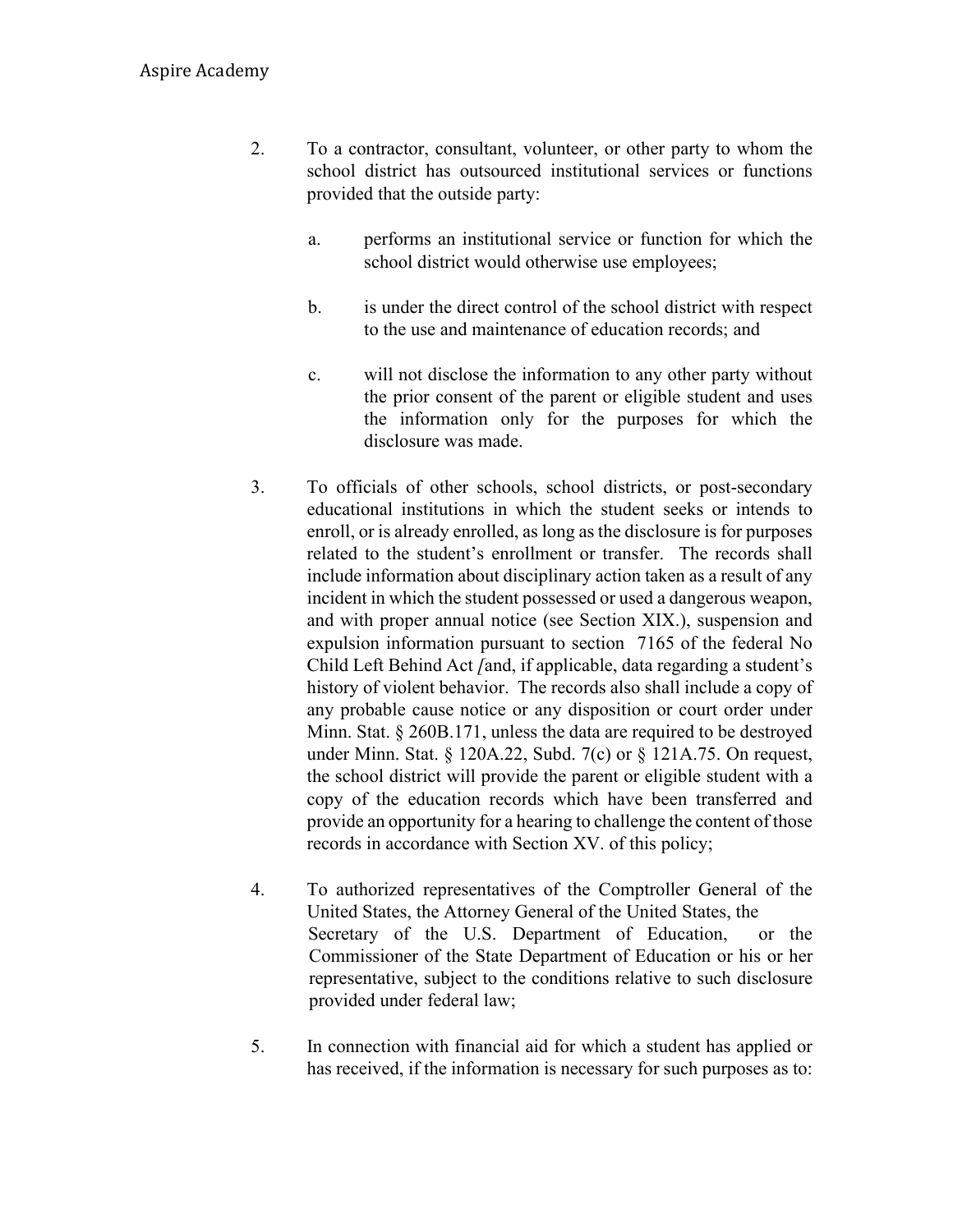- a. determine eligibility for the aid;
- b. determine the amount of the aid;
- c. determine conditions for the aid; or
- d. enforce the terms and conditions of the aid.

"Financial aid" for purposes of this provision means a payment of funds provided to an individual or a payment in kind of tangible or intangible property to the individual that is conditioned on the individual's attendance at an educational agency or institution;

- 6. To state and local officials or authorities to whom such information is specifically allowed to be reported or disclosed pursuant to state statute adopted:
	- a. before November 19, 1974, if the allowed reporting or disclosure concerns the juvenile justice system and such system's ability to effectively serve the student whose records are released; or
	- b. after November 19, 1974, if the reporting or disclosure allowed by state statute concerns the juvenile justice system and the system's ability to effectively serve, prior to adjudication, the student whose records are released, provided the officials and authorities to whom the records are disclosed certify in writing to the school district that the data will not be disclosed to any other party, except as provided by state law, without the prior written consent of the parent of the student. At a minimum, the school district shall disclose the following information to the juvenile justice system under this paragraph: a student's full name, home address, telephone number, and date of birth; a student's school schedule, attendance record, and photographs, if any; and parents' names, home addresses, and telephone numbers.
- 7. To organizations conducting studies for or on behalf of educational agencies or institutions for the purpose of developing, validating, or administering predictive tests, administering student aid programs, or improving instruction; provided that the studies are conducted in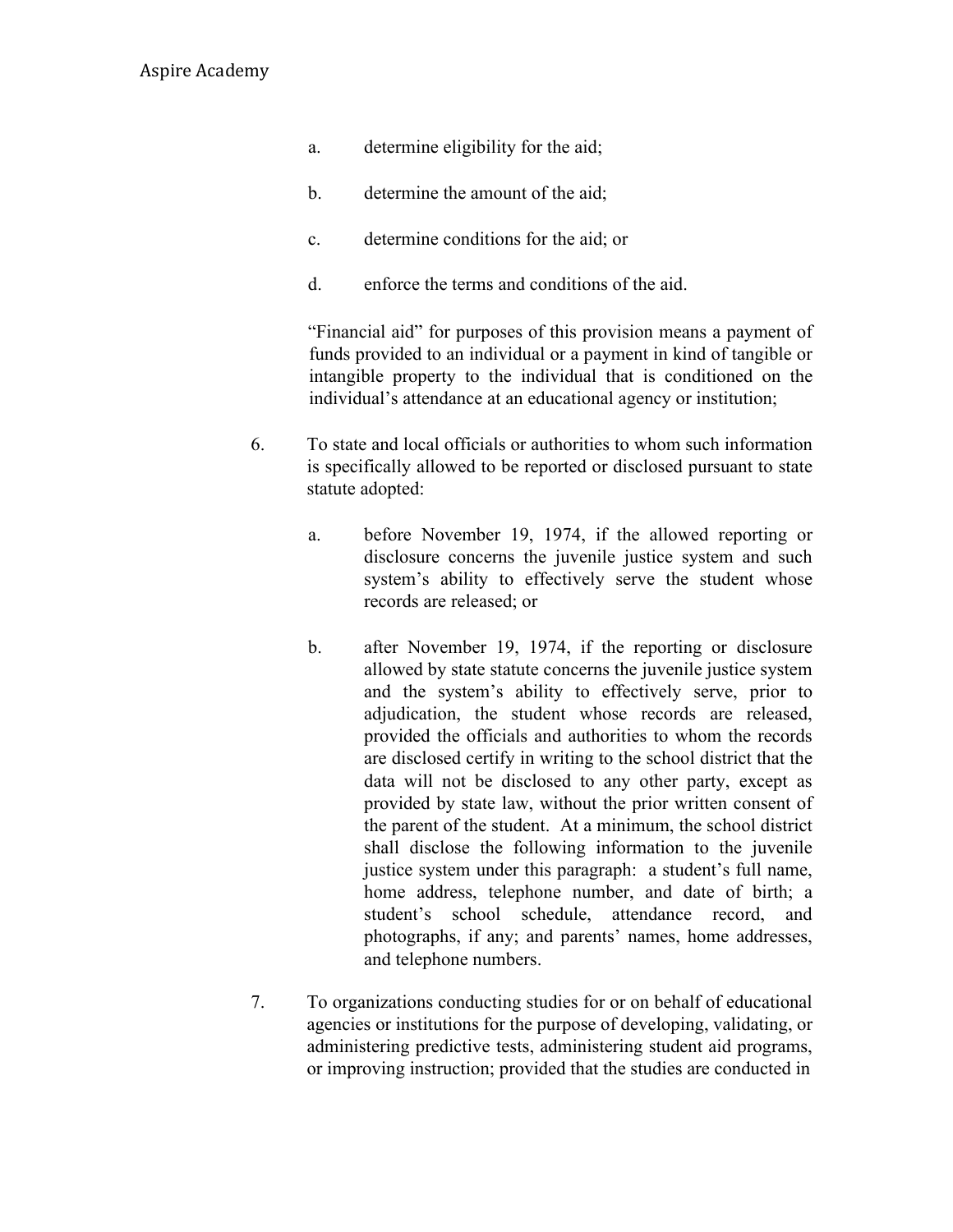- a. manner which does not permit the personal identification of parents or students by individuals other than representatives of the organization who have a legitimate interest in the information, the information is destroyed when no longer needed for the purposes for which the study was conducted, and the school district enters into a written agreement with the organization that: (a) specifies the purpose, scope, and duration of the study or studies and the information to be disclosed; (b) requires the organization to use personally identifiable information from education records only to meet the purpose or purposes of the study as stated in the written agreement; (c) requires the organization to conduct the study in a manner that does not permit personal identification of parents and students by anyone other than representatives of the organization with legitimate interests; and (d) requires the organization to destroy all personally identifiable information when information is no longer needed for the purposes for which the study was conducted and specifies the time period in which the information must be destroyed. For purposes of this provision, the term, "organizations," includes, but is not limited to, federal, state, and local agencies and independent organizations. In the event the Department of Education determines that a third party outside of the school district to whom information is disclosed violates this provision, the school district may not allow that third party access to personally identifiable information from education records for at least five (5) years;
- 8. To accrediting organizations in order to carry out their accrediting functions;
- 9. To parents of a student eighteen (18) years of age or older if the student is a dependent of the parents for income tax purposes;
- 10. To comply with a judicial order or lawfully issued subpoena, provided, however, that the school district makes a reasonable effort to notify the parent or eligible student of the order or subpoena in advance of compliance therewith so that the parent or eligible student may seek protective action, unless the disclosure is in compliance with a federal grand jury subpoena, or any other subpoena issued for law enforcement purposes, and the court or other issuing agency has ordered that the existence or the contents of the subpoena or the information furnished in response to the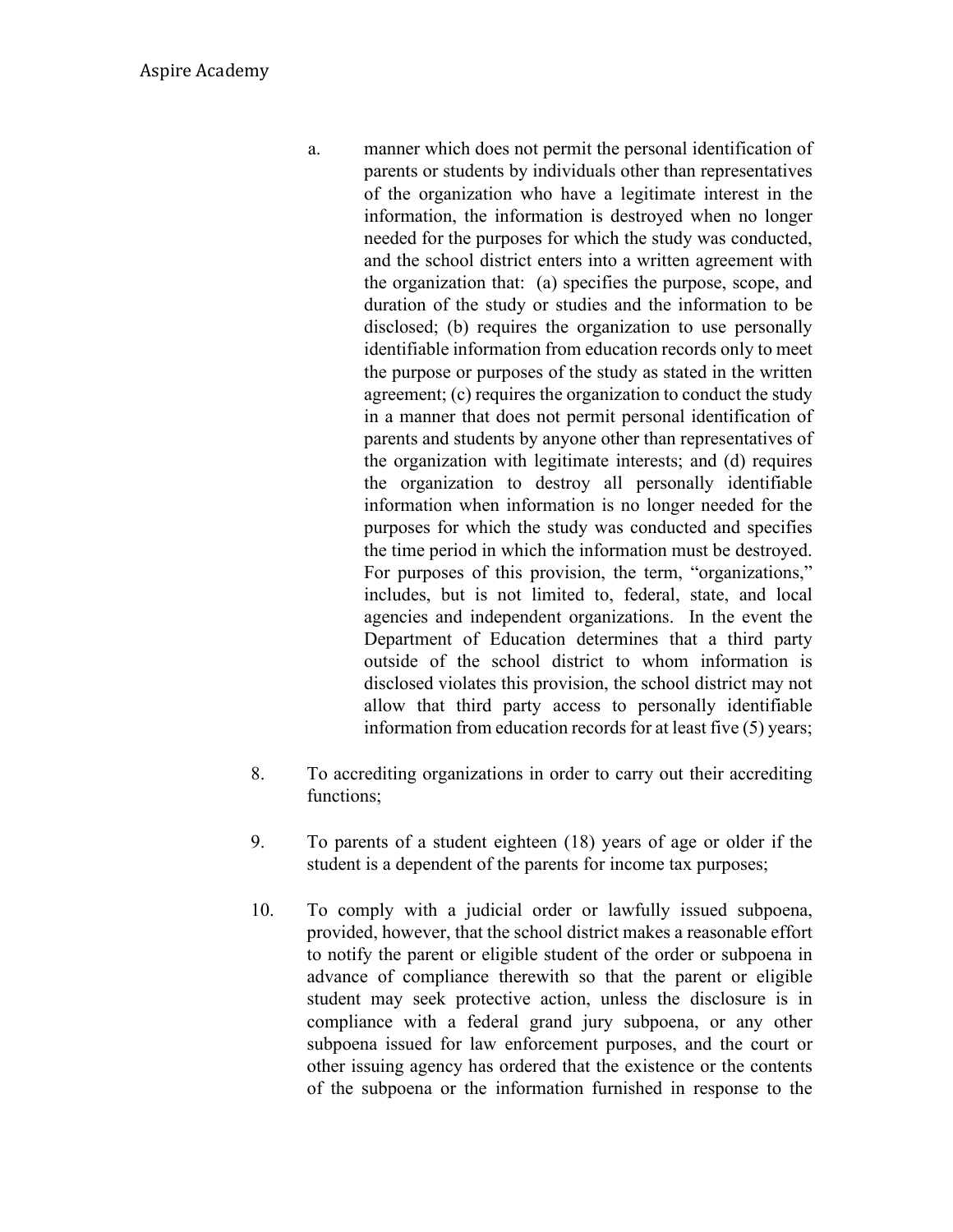subpoena not be disclosed, or the disclosure is in compliance with an ex parte court order obtained by the United States Attorney General (or designee not lower than an Assistant Attorney General) concerning investigations or prosecutions of an offense listed in 18 U.S.C.  $\S$  2332b(g)(5)(B) or an act of domestic or international terrorism as defined in 18 U.S.C. § 2331. If the school district initiates legal action against a parent or student, it may disclose to the court, without a court order or subpoena, the education records of the student that are relevant for the school district to proceed with the legal action as plaintiff. Also, if a parent or eligible student initiates a legal action against the school district, the school district may disclose to the court, without a court order or subpoena, the student's education records that are relevant for the school district to defend itself;

- 11. To appropriate parties, including parents of an eligible student, in connection with an emergency if knowledge of the information is necessary to protect the health, including the mental health, or safety of the student or other individuals. The decision is to be based upon information available at the time the threat occurs that indicates that there is an articulable and significant threat to the health or safety of a student or other individuals. In making a determination whether to disclose information under this section, the school district may take into account the totality of the circumstances pertaining to a threat and may disclose information from education records to any person whose knowledge of the information is necessary to protect the health or safety of the student or other students. A record of this disclosure must be maintained pursuant to Section XIII.E. of this policy. In addition, an educational agency or institution may include in the education records of a student appropriate information concerning disciplinary action taken against the student for conduct that posed a significant risk to the safety or well-being of that student, other students, or other members of the school community. This information may be disclosed to teachers and school officials within the school district and/or teachers and school officials in other schools who have legitimate educational interests in the behavior of the student;
- 12. To the juvenile justice system if information about the behavior of a student who poses a risk of harm is reasonably necessary to protect the health or safety of the student or other individuals;
- 13. Information the school district has designated as "directory information" pursuant to Section VII. of this policy;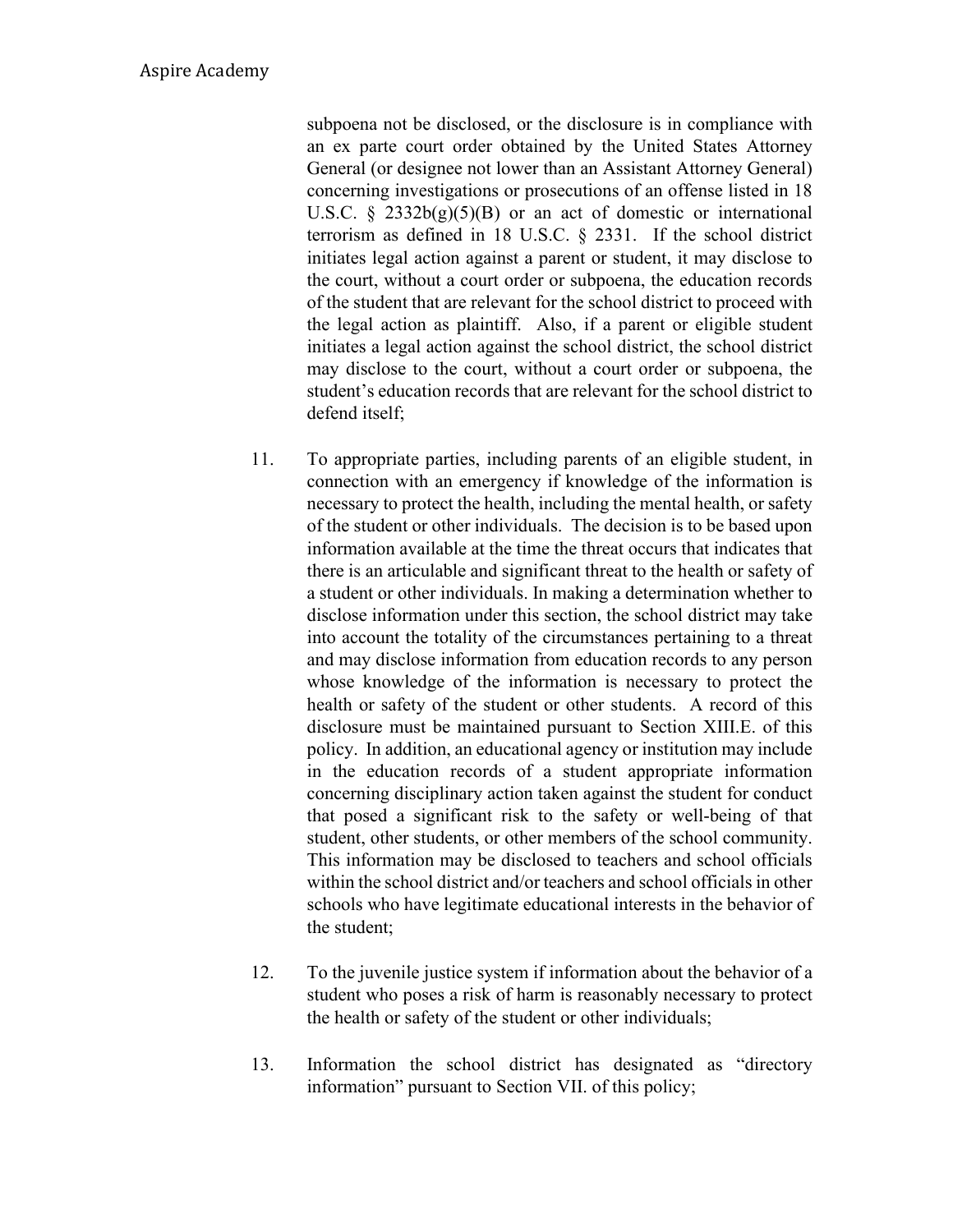- 14. To military recruiting officers and post-secondary educational institutions pursuant to Section XI. of this policy;
- 15. To the parent of a student who is not an eligible student or to the student himself or herself;
- 16. To appropriate health authorities to the extent necessary to administer immunization programs and for bona fide epidemiologic investigations which the commissioner of health determines are necessary to prevent disease or disability to individuals in the public educational agency or institution in which the investigation is being conducted;
- 17. To volunteers who are determined to have a legitimate educational interest in the data and who are conducting activities and events sponsored by or endorsed by the educational agency or institution for students or former students;
- 18. To the juvenile justice system, on written request that certifies that the information will not be disclosed to any other person except as authorized by law without the written consent of the parent of the student:
	- a. the following information about a student must be disclosed: a student's full name, home address, telephone number, date of birth; a student's school schedule, daily attendance record, and photographs, if any; and any parents' names, home addresses, and telephone numbers;
	- b. the existence of the following information about a student, not the actual data or other information contained in the student's education record, may be disclosed provided that a request for access must be submitted on the statutory form and it must contain an explanation of why access to the information is necessary to serve the student: (1) use of a
	- controlled substance, alcohol, or tobacco; (2) assaultive or threatening conduct that could result in dismissal from school under the Pupil Fair Dismissal Act; (3) possession or use of weapons or look-alike weapons; (4) theft; or (5) vandalism or other damage to property. Prior to releasing this information, the principal or chief administrative officer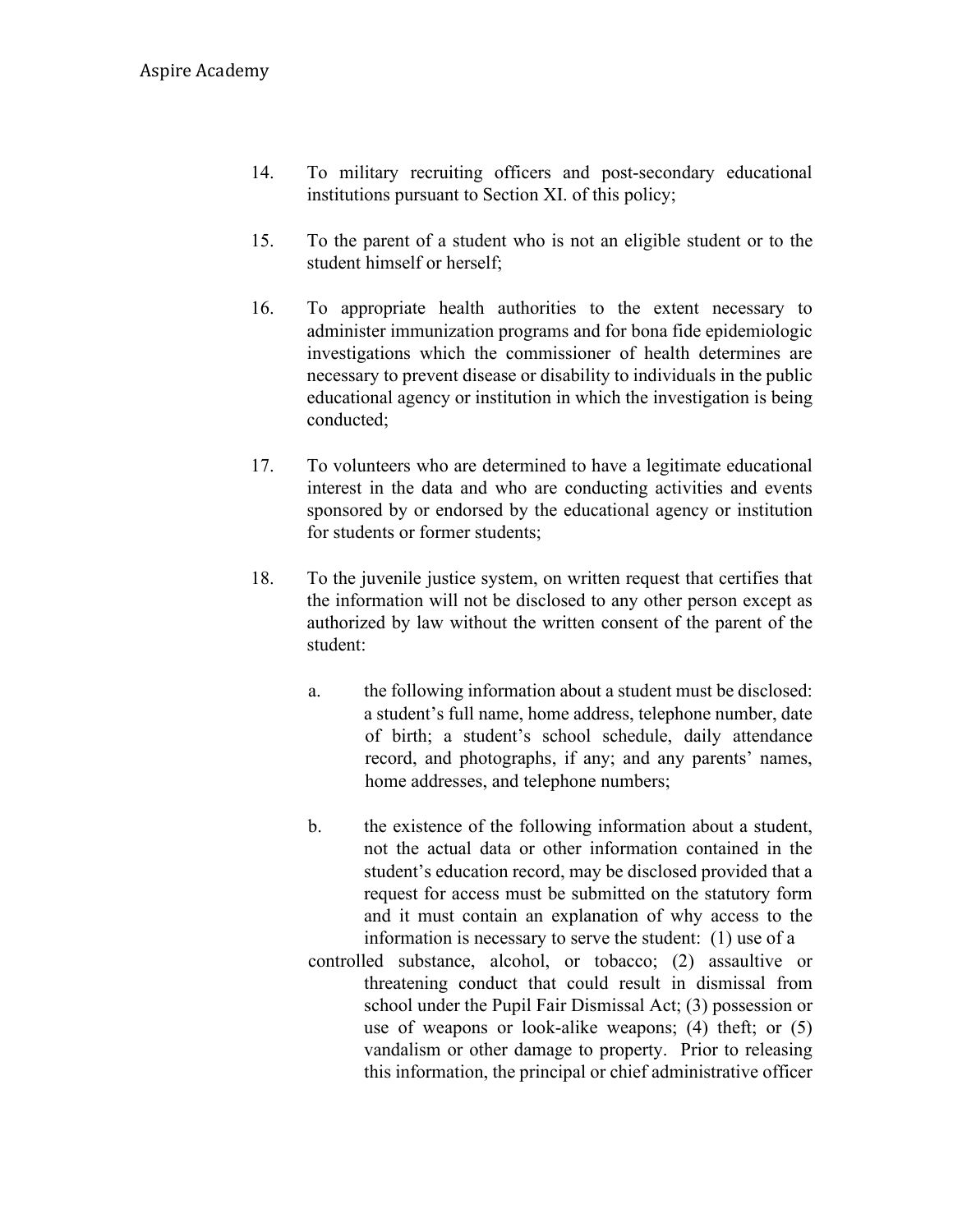of a school who receives such a request must, to the extent permitted by federal law, notify the student's parent or guardian by certified mail of the request to disclose information. If the student's parent or guardian notifies the school official of an objection to the disclosure within ten (10) days of receiving certified notice, the school official must not disclose the information and instead must inform the requesting member of the juvenile justice system of the objection. If no objection from the parent or guardian is received within fourteen (14) days, the school official must respond to the request for information.

The written requests of the juvenile justice system member(s), as well as a record of any release, must be maintained in the student's file;

19. To the principal where the student attends and to any counselor directly supervising or reporting on the behavior or progress of the student if it is information from a disposition order received by a superintendent under Minn. Stat. § 260B.171, Subd. 3. The principal must notify the counselor immediately and must place the disposition order in the student's permanent education record. The principal also must notify immediately any teacher or administrator who directly supervises or reports on the behavior or progress of the student whom the principal believes needs the information to work with the student in an appropriate manner, to avoid being needlessly vulnerable, or to protect other persons from needless vulnerability. The principal may also notify other school district employees, substitutes, and volunteers who are in direct contact with the student if the principal determines that these individual need the information to work with the student in an appropriate manner, to avoid being needlessly vulnerable, or to protect other persons from needless vulnerability. Such notices from the principal must identify the student, outline the offense, and describe any conditions of probation about which the school must provide information if this information is provided in the disposition order. Disposition order information received is private educational data received for the limited purpose of serving the educational needs of the student and protecting students and staff. The information may not be further disseminated by the counselor, teacher, administrator, staff member, substitute, or volunteer except as necessary to serve the student, to protect students and staff, or as otherwise required by law, and only to the student or the student's parent or guardian;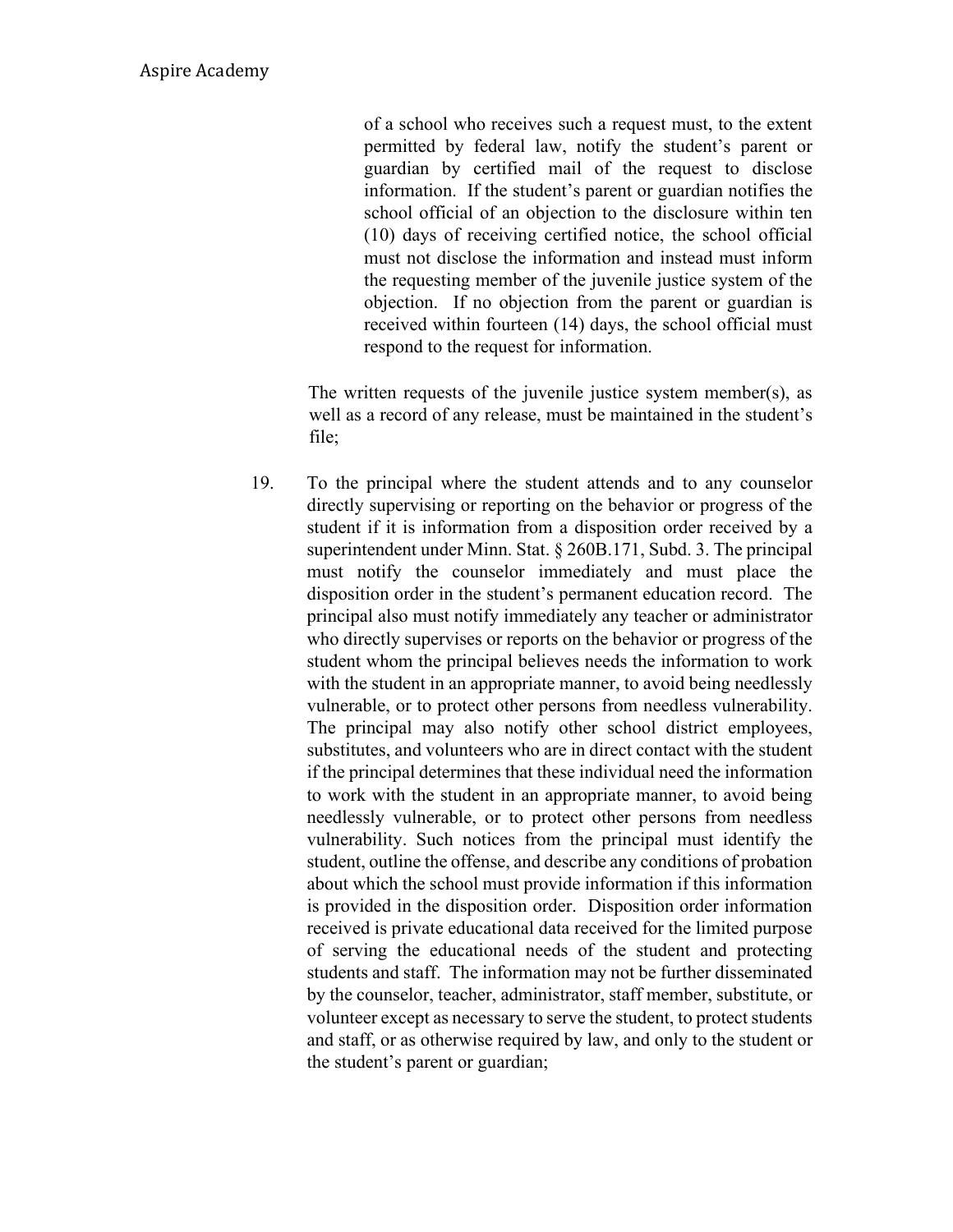20. To the principal where the student attends if it is information from a peace officer's record of children received by a superintendent under Minn. Stat. § 260B.171, Subd. 5. The principal must place the information in the student's education record. The principal also must notify immediately any teacher, counselor, or administrator directly supervising the student whom the principal believes needs the information to work with the student in an appropriate manner, to avoid being needlessly vulnerable, or to protect other persons from needless vulnerability. The principal may also notify other district employees, substitutes, and volunteers who are in direct contact with the student if the principal determines that these individuals need the information to work with the student in an appropriate manner, to avoid being needlessly vulnerable, or to protect other persons from needless vulnerability. Such notices from the principal must identify the student and describe the alleged offense if this information is provided in the peace officer's notice. Peace officer's record information received is private educational data received for the limited purpose of serving the educational needs of the student and protecting students and staff. The information must not be further disseminated by the counselor, teacher administrator, staff member, substitute, or volunteer except to communicate with the student or the student's parent or guardian as necessary to serve the student, to protect students and staff, or as otherwise required by law.

> The principal must delete the peace officer's record from the student's education record, destroy the data, and make reasonable efforts to notify any teacher, counselor, staff member, administrator, substitute, or volunteer who received information from the peace officer's record if the county attorney determines not to proceed with a petition or directs the student into a diversion or mediation program or if a juvenile court makes a decision on a petition and the county attorney or juvenile court notifies the superintendent of such action; or

21. To the Secretary of Agriculture, or authorized representative from the Food and Nutrition Service or contractors acting on behalf of the Food and Nutrition Service, for the purposes of conducting program monitoring, evaluations, and performance measurements of state and local educational and other agencies and institutions receiving funding or providing benefits of one or more programs authorized under the National School Lunch Act or the Child Nutrition Act of 1966 for which the results will be reported in an aggregate form that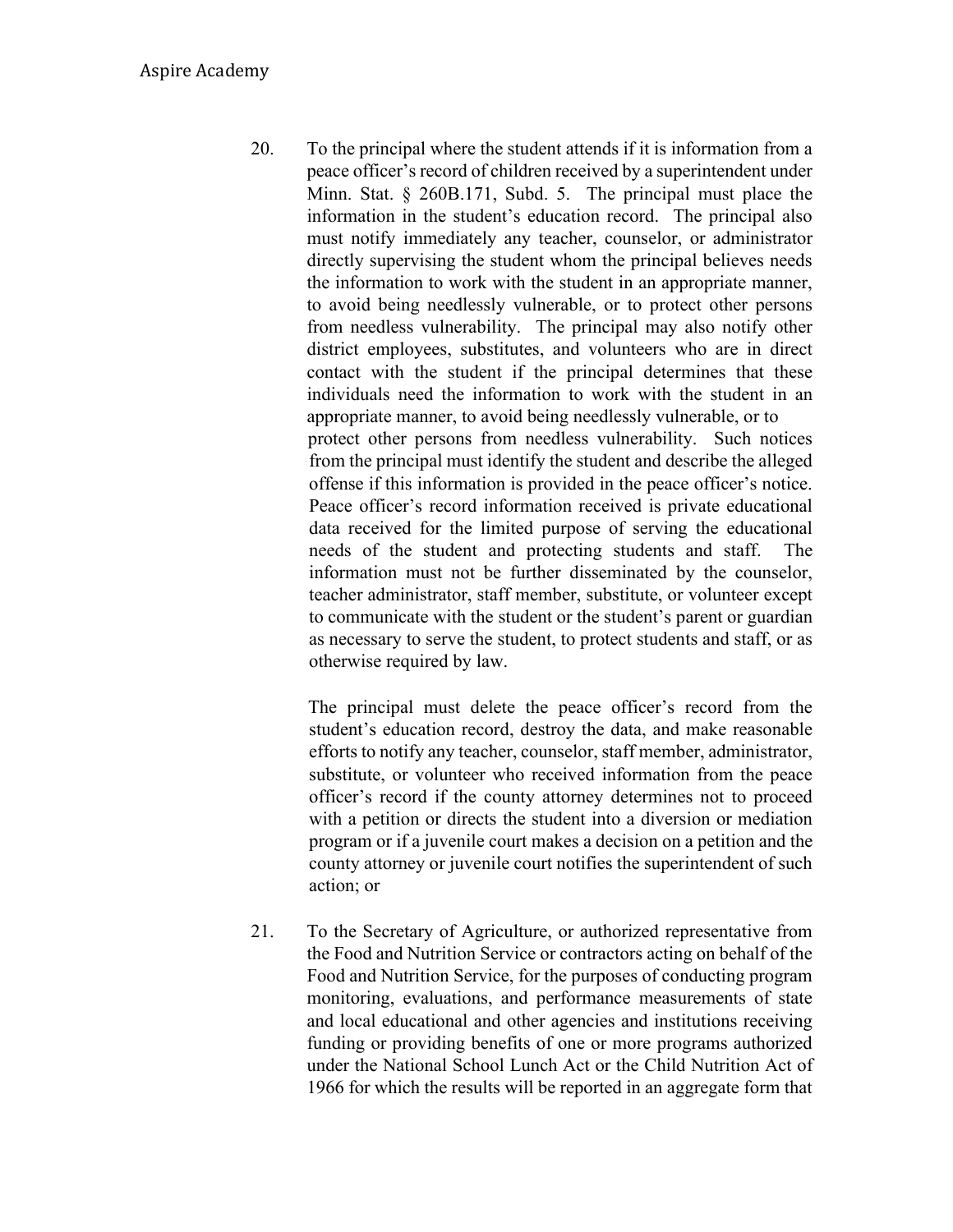does not identify any individual, on the conditions that: (a) any data collected shall be protected in a manner that will not permit the personal identification of students and their parents by other than the authorized representatives of the Secretary; and (b) any personally identifiable data shall be destroyed when the data are no longer needed for program monitoring, evaluations, and performance measurements.

# C. Nonpublic School Students

The school district may disclose personally identifiable information from the education records of a nonpublic school student, other than a student who receives shared time educational services, without the written consent of the parent of the student or the eligible student unless otherwise provided herein, if the disclosure is:

- 1. Pursuant to a valid court order;
- 2. Pursuant to a statute specifically authorizing access to the private data; or
- 3. To appropriate health authorities to the extent necessary to administer immunization programs and for bona fide epidemiological investigations which the commissioner of health determines are necessary to prevent disease or disability to individuals in the public educational agency or institution in which the investigation is being conducted.

# **VII. RELEASE OF DIRECTORY INFORMATION**

# A. Classification

Directory information is public except as provided herein.

# B. Former Students

Unless a former student validly opted out of the release of directory information while the student was in attendance and has not rescinded the opt out request at any time, the school district may disclose directory information from the education records generated by it regarding the former student without meeting the requirements of Paragraph C. of this section. In addition, under an explicit exclusion from the definition of an "education record," the school district may release records that only contain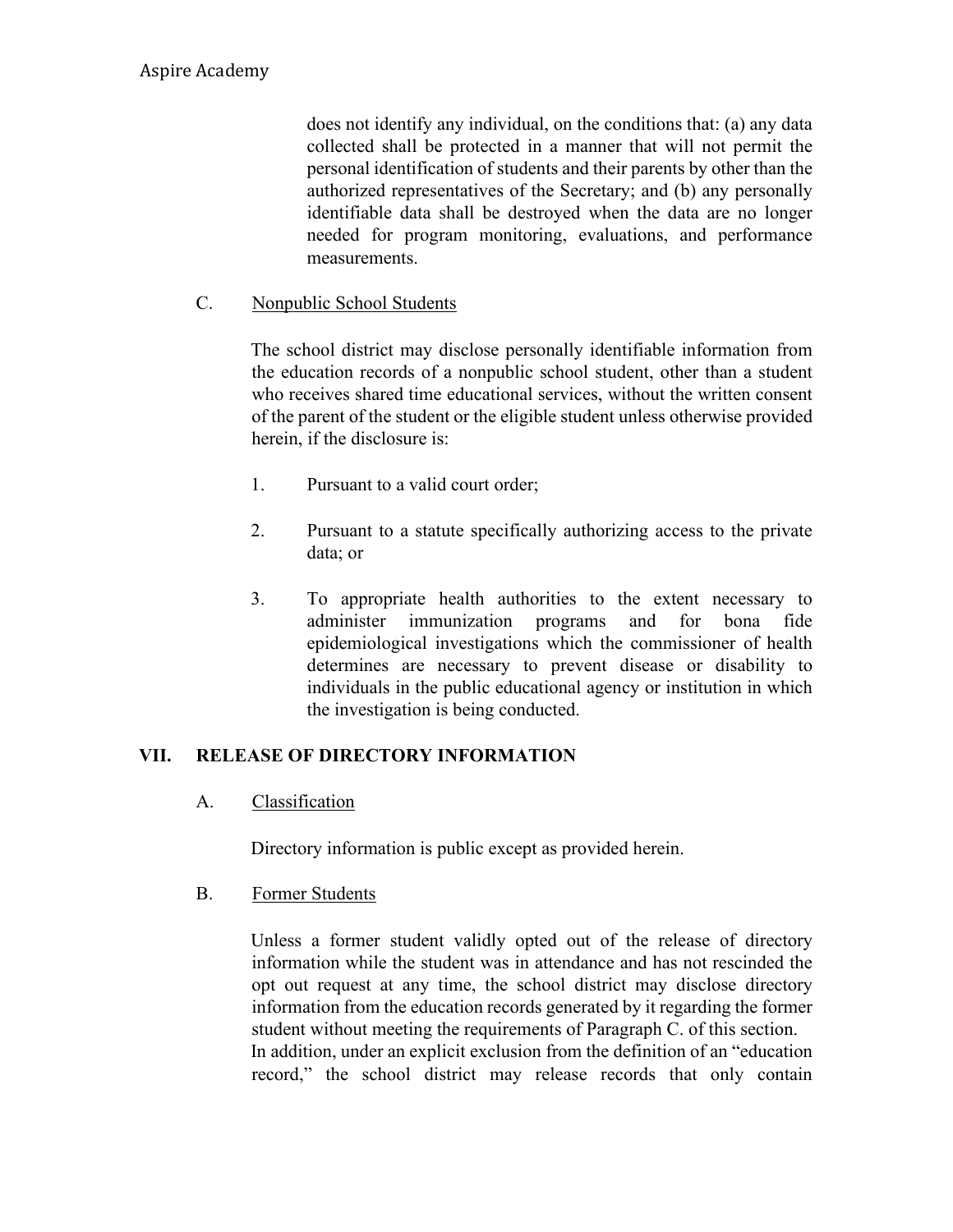information about an individual obtained after he or she is no longer a student at the school district and that are not directly related to the individual's attendance as a student (e.g., a student's activities as an alumnus of the school district).

C. Present Students and Parents

The school district may disclose directory information from the education records of a student and information regarding parents without prior written consent of the parent of the student or eligible student, except as provided herein. Prior to such disclosure the school district shall:

- 1. Annually give public notice by any means that are reasonably likely to inform the parents and eligible students of:
	- a. the types of personally identifiable information regarding students and/or parents that the school district has designated as directory information;
	- b. the parent's or eligible student's right to refuse to let the school district designate any or all of those types of information about the student and/or the parent as directory information; and
	- c. the period of time in which a parent or eligible student has to notify the school district in writing that he or she does not want any or all of those types of information about the student and/or the parent designated as directory information.

*[Note: Federal law now allows a school district to specify that the disclosure of directory information will be limited to specific parties, for specific purposes, or both. If the school district chooses to impose these limitations, it is advisable to add a new paragraph VII.C.1.d. which specifies that disclosures of directory information will be limited to specific parties and/or for specific purposes and identify those parties and/or purposes. To the extent a school district adds these restrictions, it must then limit its directory information disclosures to those individuals and/or purposes specified in this public notice. Procedures to address how these restrictions will be enforced by the school district are advised. This is an important policy decision for the local school board which must balance not only the privacy interests of the student against public*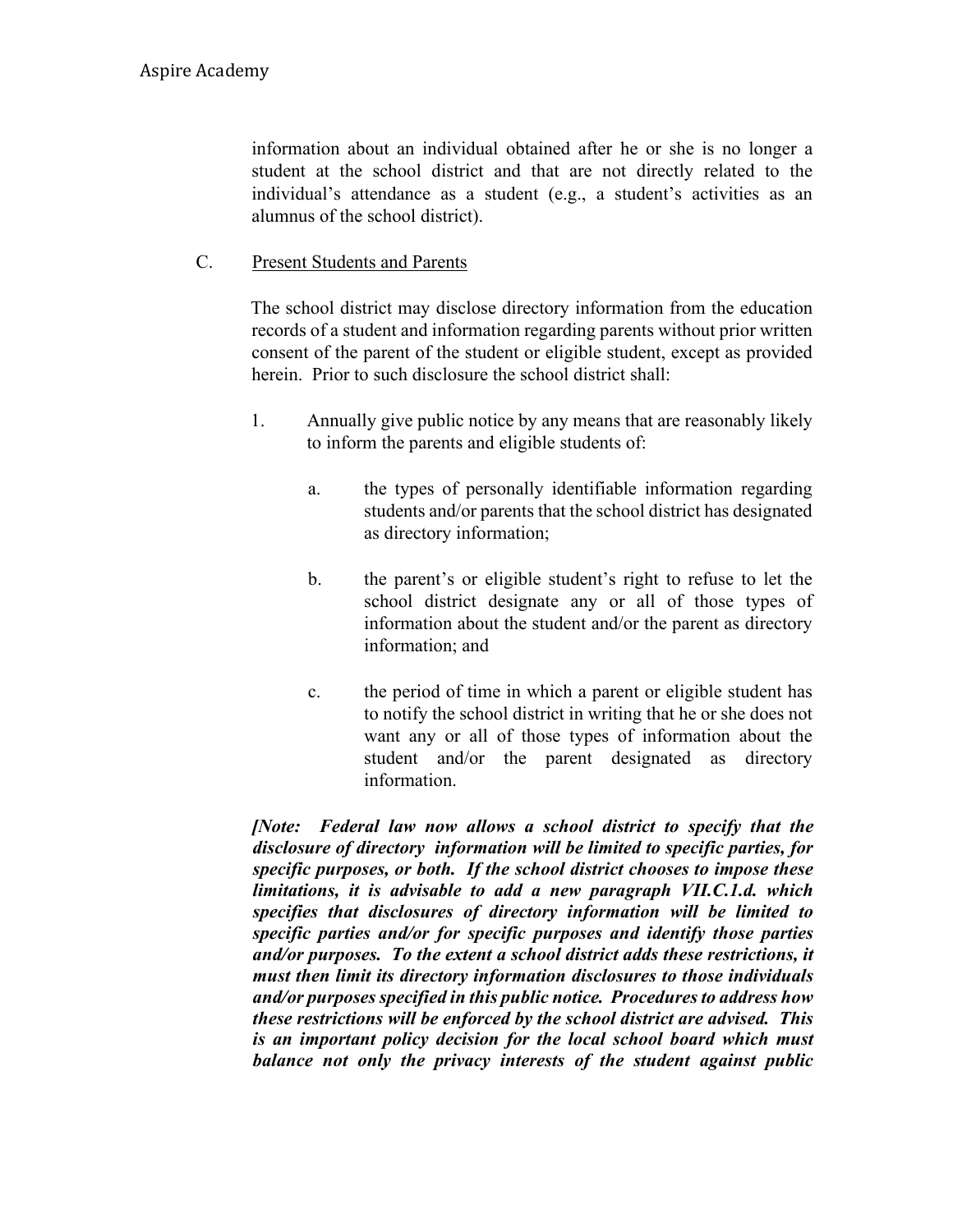## *disclosure, but also the additional administrative requirements such restrictions will place on the school district.]*

- 2. Allow a reasonable period of time after such notice has been given for a parent or eligible student to inform the school district in writing that any or all of the information so designated should not be disclosed without the parent's or eligible student's prior written consent, except as provided in Section VI. of this policy.
- 3. A parent or eligible student may not opt out of the directory information disclosures to:
	- a. prevent the school district from disclosing or requiring the student to disclose the student's name, ID, or school district e-mail address in a class in which the student is enrolled; or
	- b. prevent the school district from requiring a student to wear, to display publicly, or to disclose a student ID card or badge that exhibits information that may be designated as directory information and that has been properly designated by the school district as directory information.
- 4. The school district shall not disclose or confirm directory information without meeting the written consent requirements contained in Section VI.A. of this policy if a student's social security number or other non-directory information is used alone or in combination with other data elements to identify or help identify the student or the student's records.

# D. Procedure for Obtaining Nondisclosure of Directory Information

The parent's or eligible student's written notice shall be directed to the responsible authority and shall include the following:

- 1. Name of the student and/or parent, as appropriate;
- 2. Home address;
- 3. School presently attended by student;
- 4. Parent's legal relationship to student, if applicable; and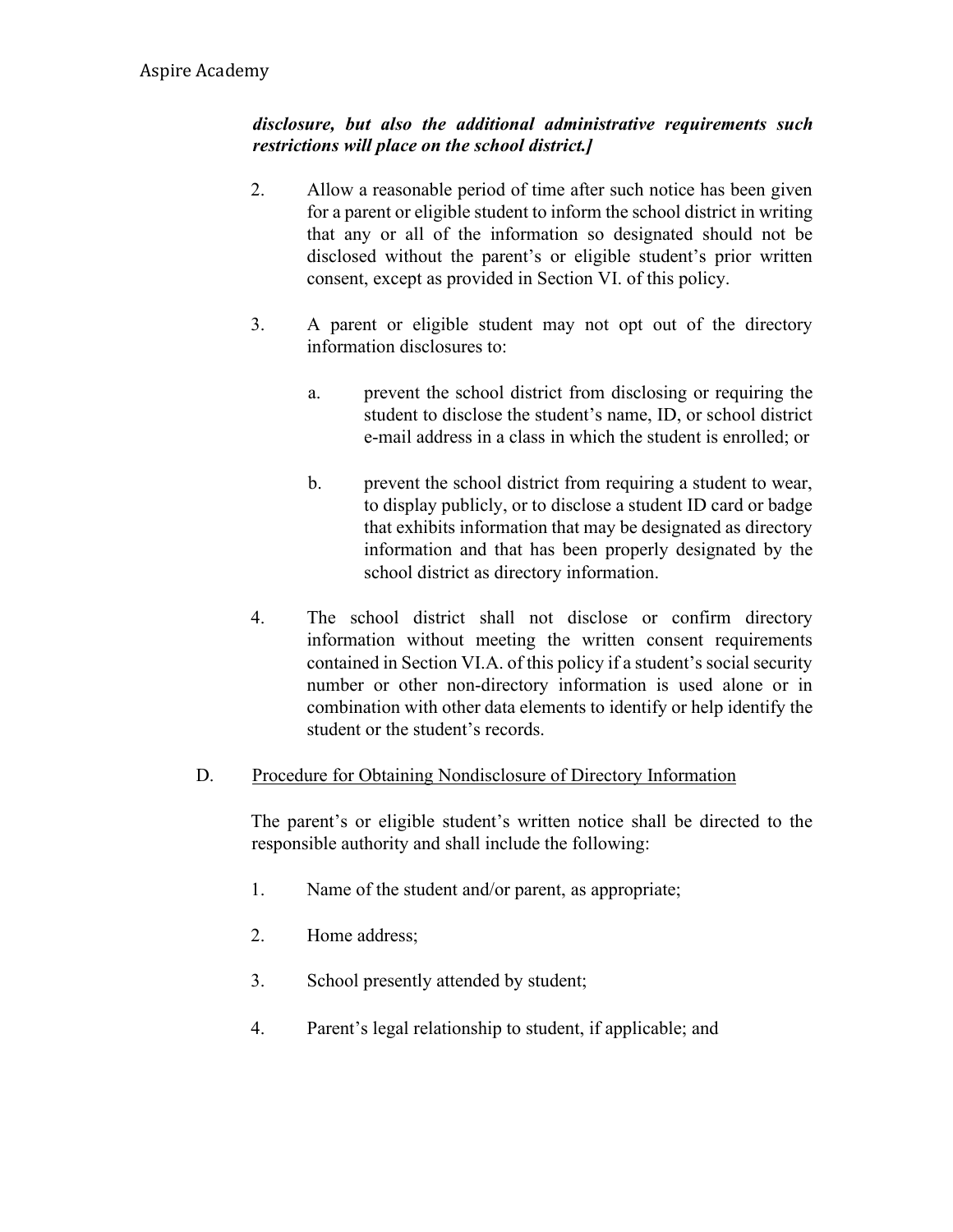- 5. Specific categories of directory information to be made not public without the parent's or eligible student's prior written consent, which shall only be applicable for that school year.
- E. Duration

The designation of any information as directory information about a student or parents will remain in effect for the remainder of the school year unless the parent or eligible student provides the written notifications provided herein.

## **VIII. DISCLOSURE OF PRIVATE RECORDS**

A. Private Records

For the purposes herein, education records are records which are classified as private data on individuals by state law and which are accessible only to the student who is the subject of the data and the student's parent if the student is not an eligible student. The school district may not disclose private records or their contents except as summary data, or except as provided in Section VI. of this policy, without the prior written consent of the parent or the eligible student. The school district will use reasonable methods to identify and authenticate the identity of parents, students, school officials, and any other party to whom personally identifiable information from education records is disclosed.

### B. Private Records Not Accessible to Parent

In certain cases state law intends, and clearly provides, that certain information contained in the education records of the school district pertaining to a student be accessible to the student alone, and to the parent only under special circumstances, if at all.

1. The responsible authority may deny access to private data by a parent when a minor student who is the subject of that data requests that the responsible authority deny such access. The minor student's request must be submitted in writing setting forth the reasons for denying access to the parent and must be signed by the minor. Upon receipt of such request the responsible authority shall determine if honoring the request to deny the parent access would be in the best interest of the minor data subject. In making this determination the responsible authority shall consider the following factors: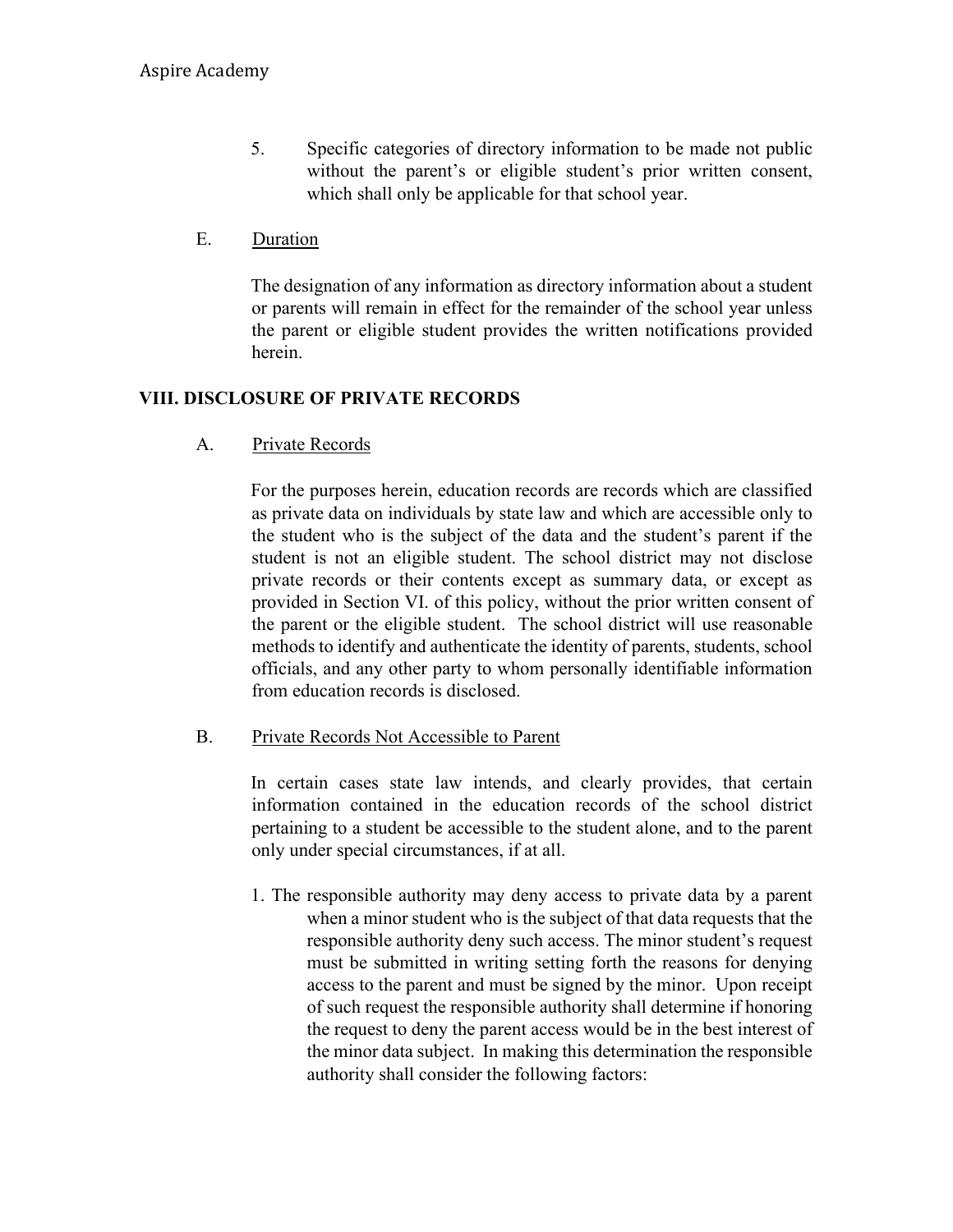- a. whether the minor is of sufficient age and maturity to be able to explain the reasons for and understand the consequences of the request to deny access;
- b. whether the personal situation of the minor is such that denying parental access may protect the minor data subject from physical or emotional harm;
- c. whether there are grounds for believing that the minor data subject's reasons for precluding parental access are reasonably accurate;
- d. whether the data in question is of such a nature that disclosure of it to the parent may lead to physical or emotional harm to the minor data subject; and
- e. whether the data concerns medical, dental or other health services provided pursuant to Minn. Stat. §§ 144.341144.347, in which case the data may be released only if the failure to inform the parent would seriously jeopardize the health of the minor.

### C. Private Records Not Accessible to Student

Students shall not be entitled to access to private data concerning financial records and statements of the student's parent or any information contained therein.

# **IX. DISCLOSURE OF CONFIDENTIAL RECORDS**

A. Confidential Records

Confidential records are those records and data contained therein which are made not public by state or federal law, and which are inaccessible to the student and the student's parents or to an eligible student.

### B. Reports Under the Maltreatment of Minors Reporting Act

Pursuant to Minn. Stat. § 626.556, reports pertaining to a neglected and/or physically and/or sexually abused child shall be accessible only to the appropriate welfare and law enforcement agencies. In respect to other parties, such data shall be confidential and will not be made available to the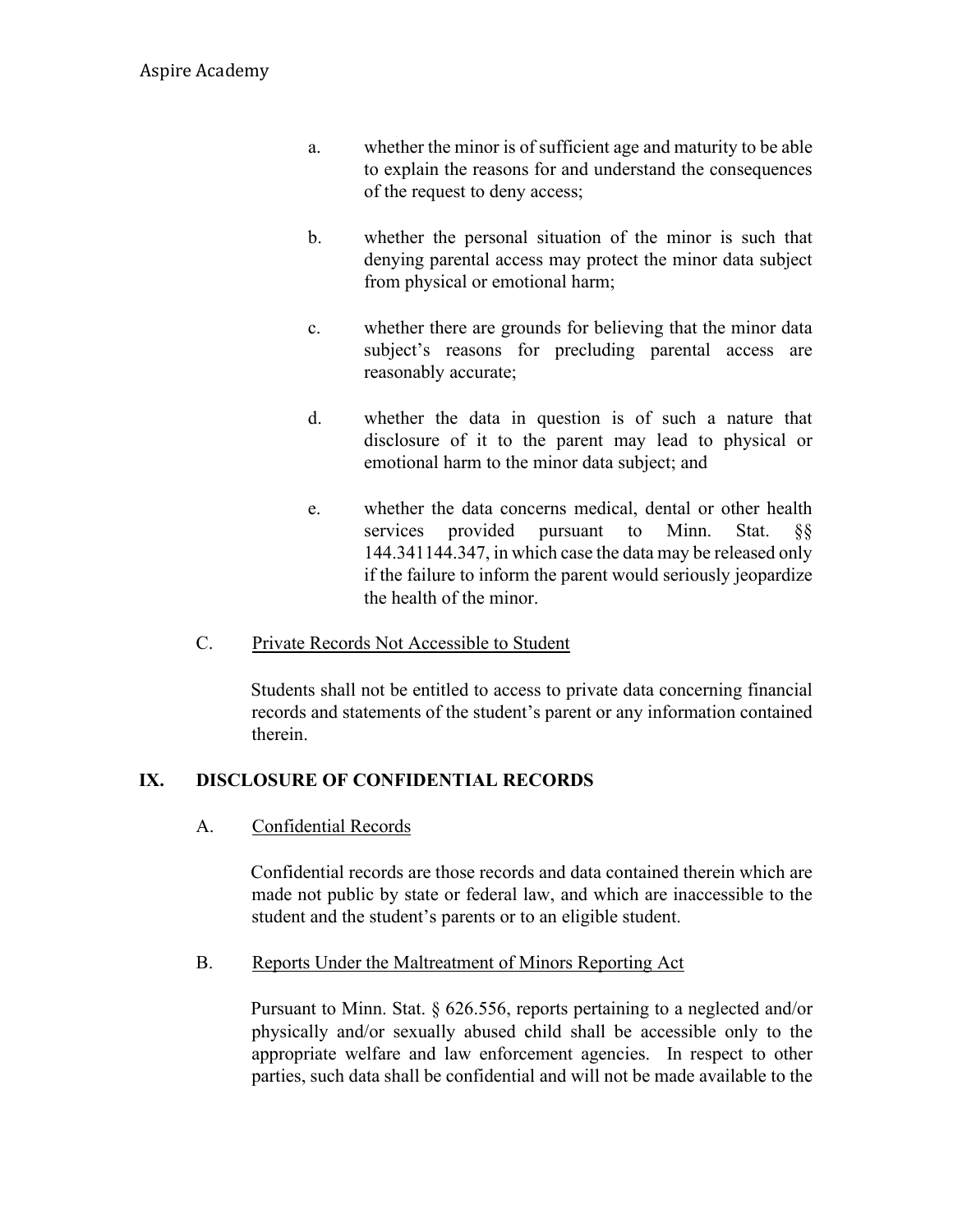parent or the subject individual by the school district. The subject individual, however, may obtain a copy of the report from either the local welfare agency, county sheriff, or the local police department subject to the provisions of Minn. Stat. § 626.556, Subd. 11.

C. Investigative Data

Data collected by the school district as part of an active investigation undertaken for the purpose of the commencement or defense of pending civil legal action, or which are retained in anticipation of a pending civil legal action are classified as protected nonpublic data in the case of data not on individuals, and confidential data in the case of data on individuals.

- 1. The school district may make any data classified as protected nonpublic or confidential pursuant to this subdivision accessible to any person, agency, or the public if the school district determines that such access will aid the law enforcement process, promote public health or safety, or dispel widespread rumor or unrest.
- 2. A complainant has access to a statement he or she provided to the school district.
- 3. Parents or eligible students may have access to investigative data of which the student is the subject, but only to the extent the data is not inextricably intertwined with data about other school district students, school district employees, and/or attorney data as defined in Minn. Stat. § 13.393.
- 4. Once a civil investigation becomes inactive, civil investigative data becomes public unless the release of the data would jeopardize another pending civil legal action, except for those portions of such data that are classified as not public data under state or federal law. Any civil investigative data presented as evidence in court or made part of a court record shall be public. For purposes of this provision, a civil investigation becomes inactive upon the occurrence of any of the following events:
	- a. a decision by the school district, or by the chief attorney for the school district, not to pursue the civil legal action. However, such investigation may subsequently become active if the school district or its attorney decides to renew the civil legal action;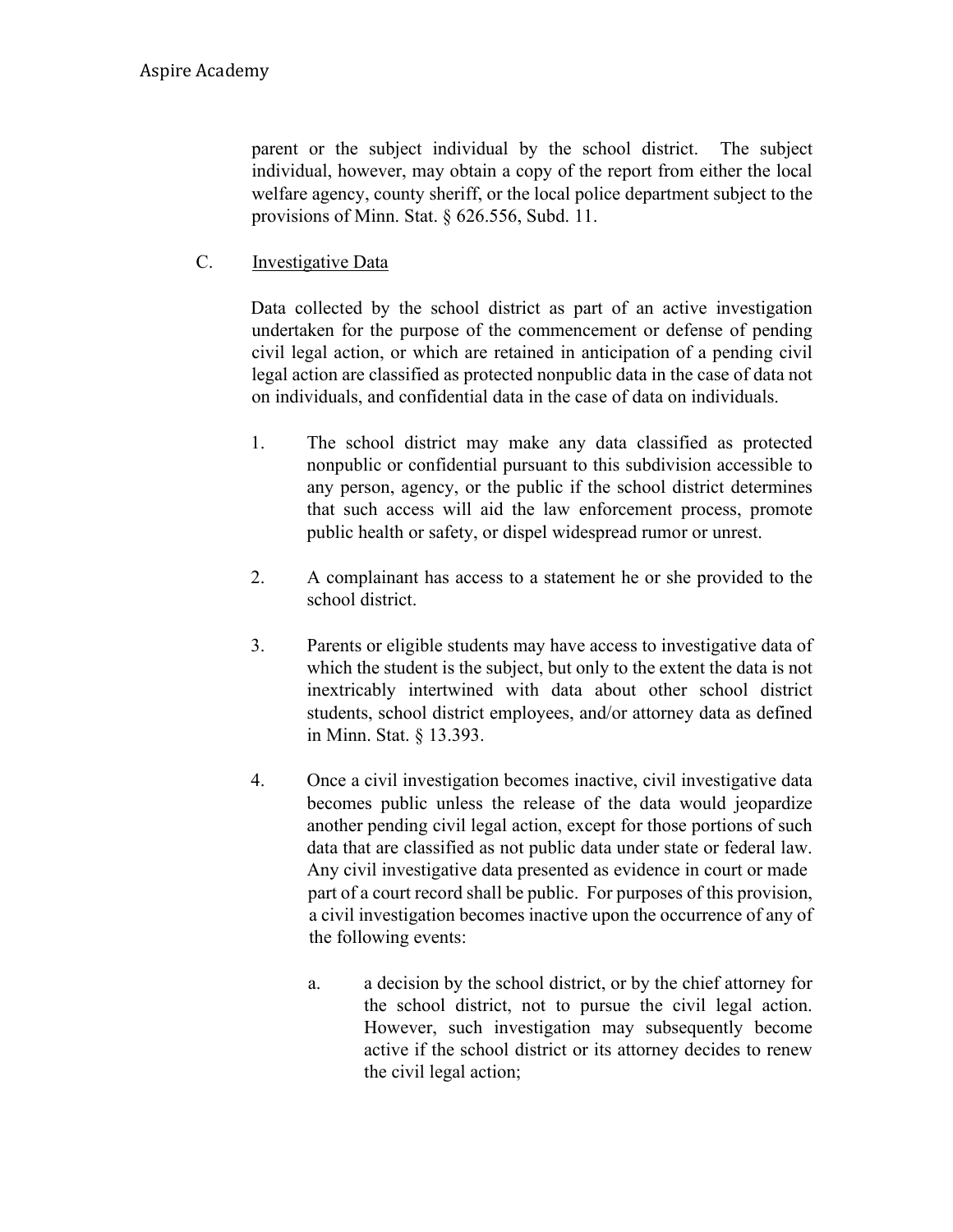- b. the expiration of the time to file a complaint under the statute of limitations or agreement applicable to the civil legal action; or
- c. the exhaustion or expiration of rights of appeal by either party to the civil legal action.
- 5. A "pending civil legal action" for purposes of this subdivision is defined as including, but not limited to, judicial, administrative, or arbitration proceedings.
- D. Chemical Abuse Records

To the extent the school district maintains records of the identity, diagnosis, prognosis, or treatment of any student which are maintained in connection with the performance of any drug abuse prevention function conducted, regulated, or directly or indirectly assisted by any department or agency of the United States, such records are classified as confidential and shall be disclosed only for the purposes and under the circumstances expressly authorized by law.

# **X. DISCLOSURE OF SCHOOL RECORDS PRIOR TO EXCLUSION OR EXPULSION HEARING**

At a reasonable time prior to any exclusion or expulsion hearing, the student and the student's parent or guardian or representative shall be given access to all school district records pertaining to the student, including any tests or reports upon which the action proposed by the school district may be based, pursuant to the Minnesota Pupil Fair Dismissal Act, Minn. Stat. § 121A.40, *et seq*.

## **XI. DISCLOSURE OF DATA TO MILITARY RECRUITING OFFICERS AND POST-SECONDARY EDUCATIONAL INSTITUTIONS**

- A. The school district will release the names, addresses, and home telephone numbers of students in grades 11 and 12 to military recruiting officers and post-secondary educational institutions within sixty (60) days after the date of the request unless a parent or eligible student has refused in writing to release this data pursuant to Paragraph C. below.
- B. Data released to military recruiting officers under this provision: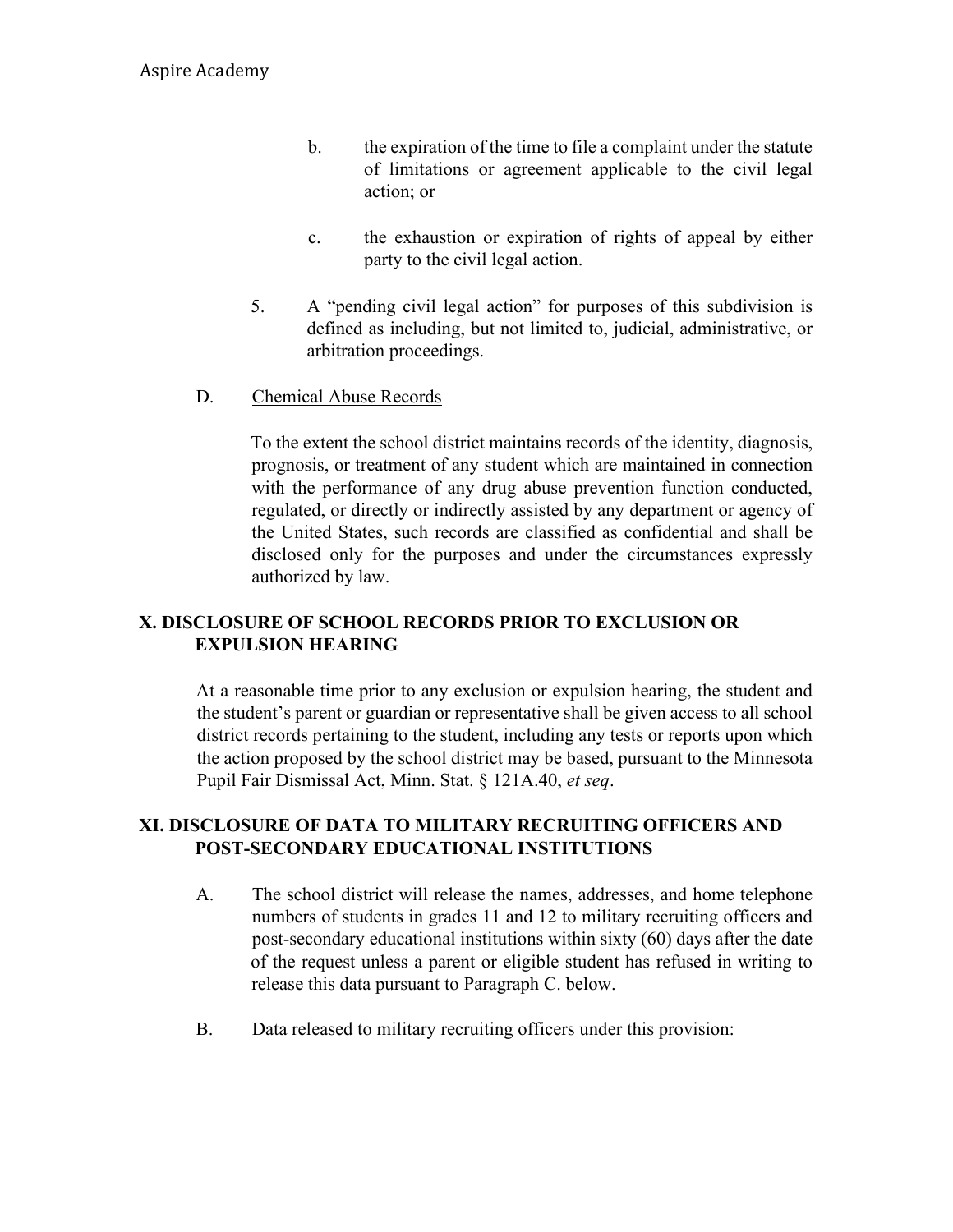- 1. may be used only for the purpose of providing information to students about military service, state and federal veterans' education benefits, and other career and educational opportunities provided by the military; and
- 2. cannot be further disseminated to any other person except personnel of the recruiting services of the armed forces.
- C. A parent or eligible student has the right to refuse the release of the name, address, or home telephone number to military recruiting officers and postsecondary educational institutions. To refuse the release of the above information to military recruiting officers and post-secondary educational institutions, a parent or eligible student must notify the responsible authority *[designate title of individual, i.e., building principal]* in writing by *[date]* each year. The written request must include the following information:
	- 1. Name of student and parent, as appropriate;
	- 2. Home address;
	- 3. Student's grade level;
	- 4. School presently attended by student;
	- 5. Parent's legal relationship to student, if applicable;
	- 6. Specific category or categories of information which are not to be released to military recruiting officers and post-secondary educational institutions; and
	- 7. Specific category or categories of information which are not to be released to the public, including military recruiting officers and postsecondary educational institutions.
- D. Annually, the school district will provide public notice by any means that are reasonably likely to inform the parents and eligible students of their rights to refuse to release the names, addresses, and home phone numbers of students in grades 11 and 12 without prior consent.
- E. A parent or eligible student's refusal to release the above information to military recruiting officers and post-secondary educational institutions does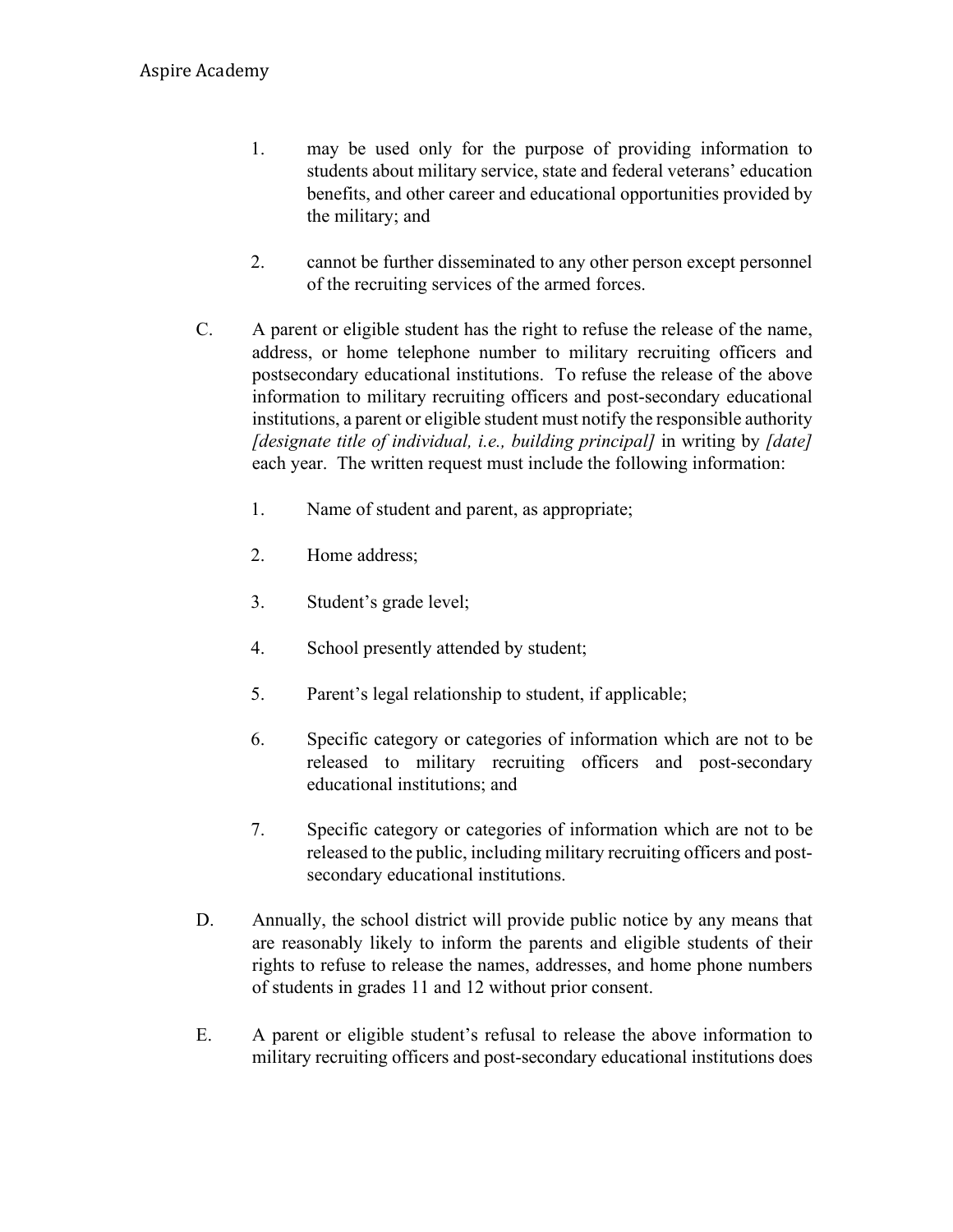not affect the school district's release of directory information to the rest of the public, which includes military recruiting officers and post-secondary educational institutions. In order to make any directory information about a student private, the procedures contained in Section VII. of this policy also must be followed. Accordingly, to the extent the school district has designated the name, address, phone number, and grade level of students as directory information, absent a request from a parent or eligible student not to release such data, this information will be public data and accessible to members of the public, including military recruiting officers and postsecondary educational institutions.

## **XII. LIMITS ON REDISCLOSURE**

A. Redisclosure

Consistent with the requirements herein, the school district may only disclose personally identifiable information from the education records of a student on the condition that the party to whom the information is to be disclosed will not disclose the information to any other party without the prior written consent of the parent of the student or the eligible student, except that the officers, employees, and agents of any party receiving personally identifiable information under this section may use the information, but only for the purposes for which the disclosure was made.

### B. Redisclosure Not Prohibited

- 1. Subdivision A. of this section does not prevent the school district from disclosing personally identifiable information under Section VI. of this policy with the understanding that the party receiving the information may make further disclosures of the information on behalf of the school district provided:
	- a. The disclosures meet the requirements of Section VI. of this policy; and
	- b. The school district has complied with the record-keeping requirements of Section XIII. of this policy.
- 2. Subdivision A. of this section does not apply to disclosures made pursuant to court orders or lawfully issued subpoenas or litigation, to disclosures of directory information, to disclosures to a parent or student or to parents of dependent students, or to disclosures concerning sex offenders and other individuals required to register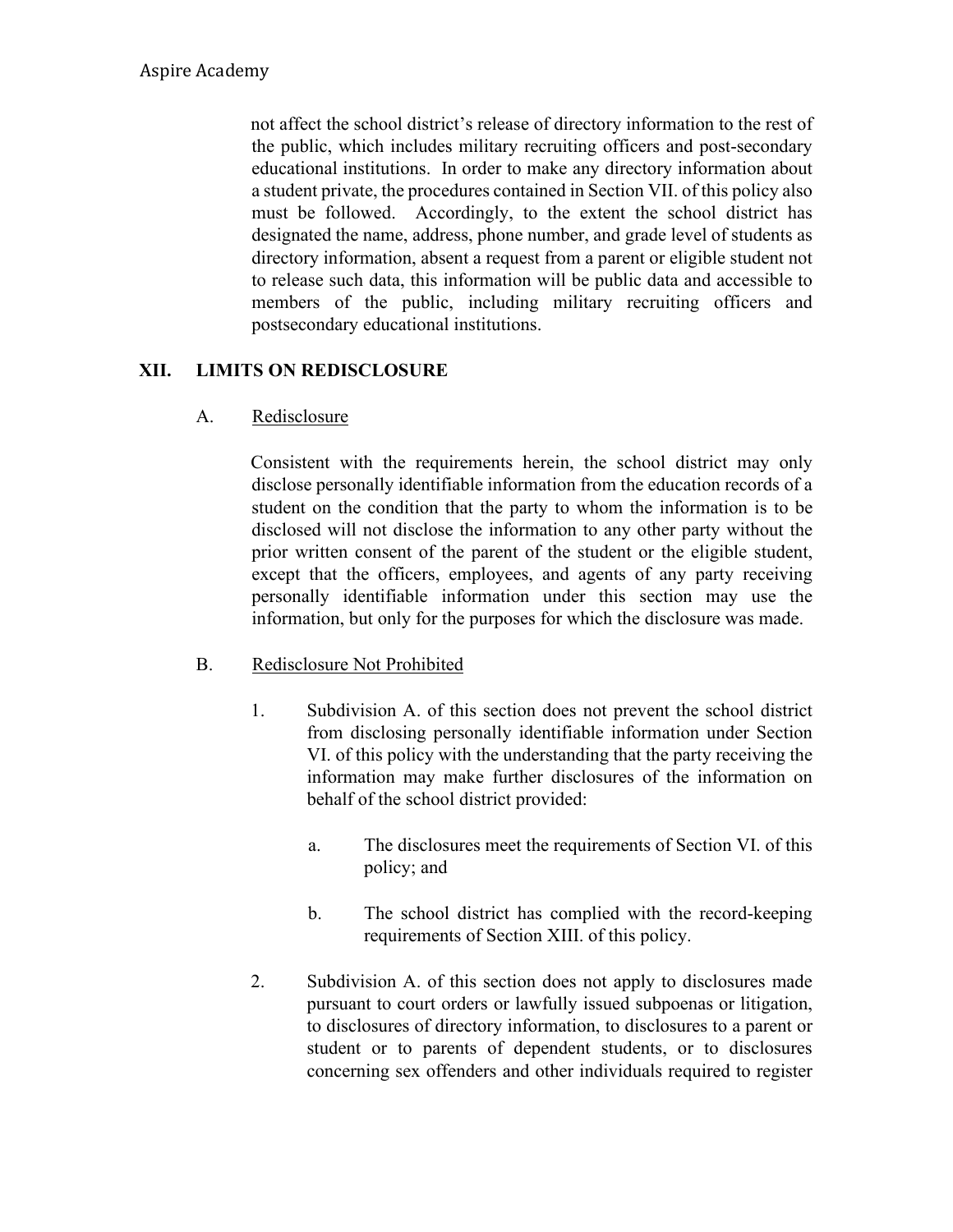under 42 U.S.C. § 14071. However, the school district must provide the notification required in Section XII.D. of this policy if a redisclosure is made based upon a court order or lawfully issued subpoena.

## C. Classification of Disclosed Data

The information disclosed shall retain the same classification in the hands of the party receiving it as it had in the hands of the school district.

## D. Notification

The school district shall inform the party to whom a disclosure is made of the requirements set forth in this section, except for disclosures made pursuant to court orders or lawfully issued subpoenas, disclosure of directory information under Section VII. of this policy, disclosures to a parent or student, or disclosures to parents of a dependent student. In the event that the Family Policy Compliance Office determines that a state or local educational authority, a federal agency headed by an official listed in 34 C.F.R. § 99.31(a)(3), or an authorized representative of a state or local educational authority or a federal agency headed by an official listed in §  $99.31(a)(3)$ , or a third party outside of the school district improperly rediscloses personally identifiable information from education records or fails to provide notification required under this section of this policy, the school district may not allow that third party access to personally identifiable information from education records for at least five (5) years.

## **XIII. RESPONSIBLE AUTHORITY; RECORD SECURITY; AND RECORD KEEPING**

A. Responsible Authority

The responsible authority shall be responsible for the maintenance and security of student records.

B. Record Security

The principal of each school subject to the supervision and control of the responsible authority shall be the records manager of the school, and shall have the duty of maintaining and securing the privacy and/or confidentiality of student records.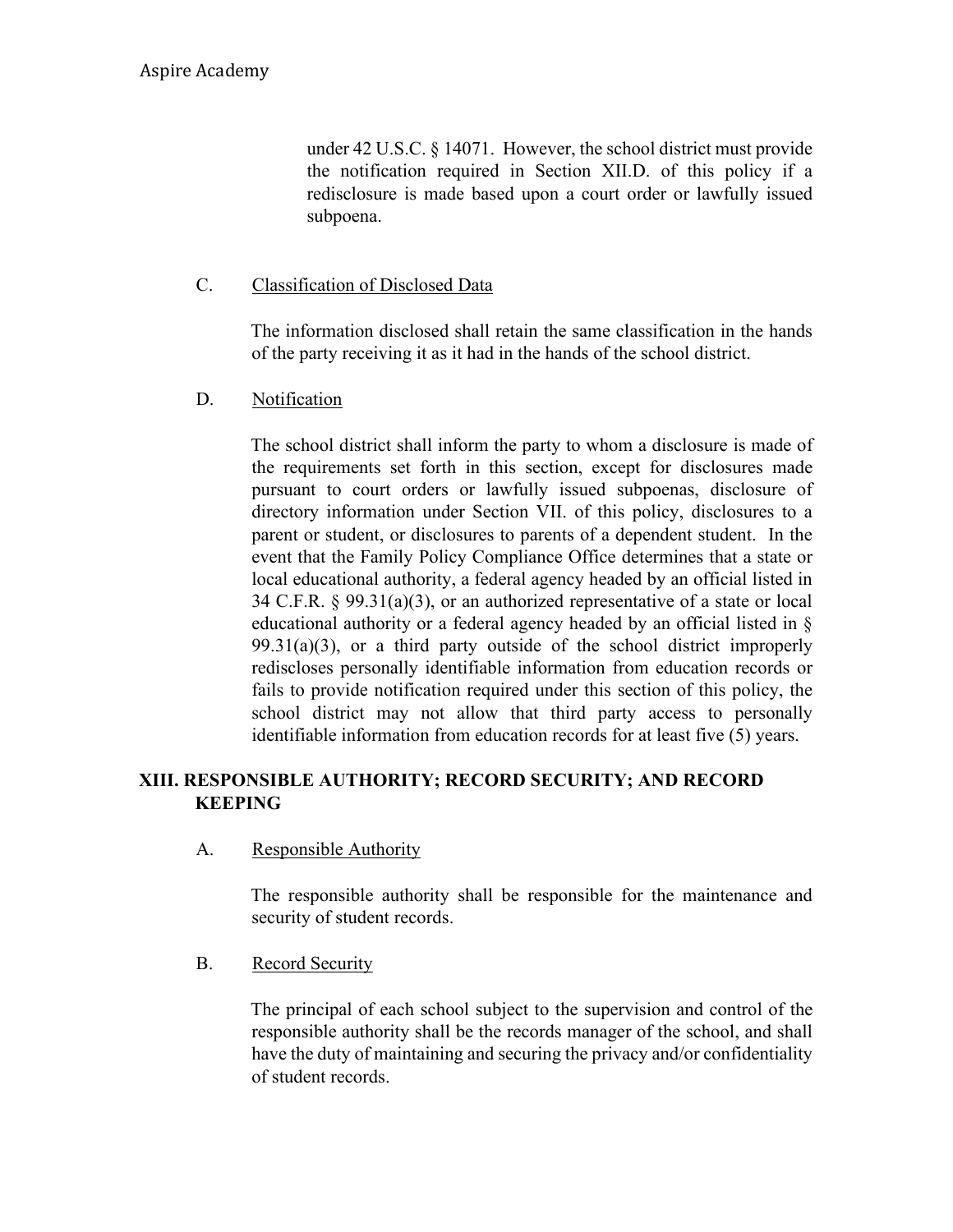# C. Plan for Securing Student Records

The building principal shall submit to the responsible authority a written plan for securing students records by September 1 of each school year. The written plan shall contain the following information:

- 1. A description of records maintained;
- 2. Titles and addresses of person(s) responsible for the security of student records;
- 3. Location of student records, by category, in the buildings;
- 4. Means of securing student records; and
- 5. Procedures for access and disclosure.

## D. Review of Written Plan for Securing Student Records

The responsible authority shall review the plans submitted pursuant to Paragraph C. of this section for compliance with the law, this policy and the various administrative policies of the school district. The responsible authority shall then promulgate a chart incorporating the provisions of Paragraph C. which shall be attached to and become a part of this policy.

### E. Record Keeping

- 1. The principal shall, for each request for and each disclosure of personally identifiable information from the education records of a student, maintain a record with the education records of the student which indicates:
	- a. the parties who have requested or received personally identifiable information from the education records of the student;
	- b. the legitimate interests these parties had in requesting or obtaining the information; and
	- c. the names of the state and local educational authorities and federal officials and agencies listed in Section VI.B.4. of this policy that may make further disclosures of personally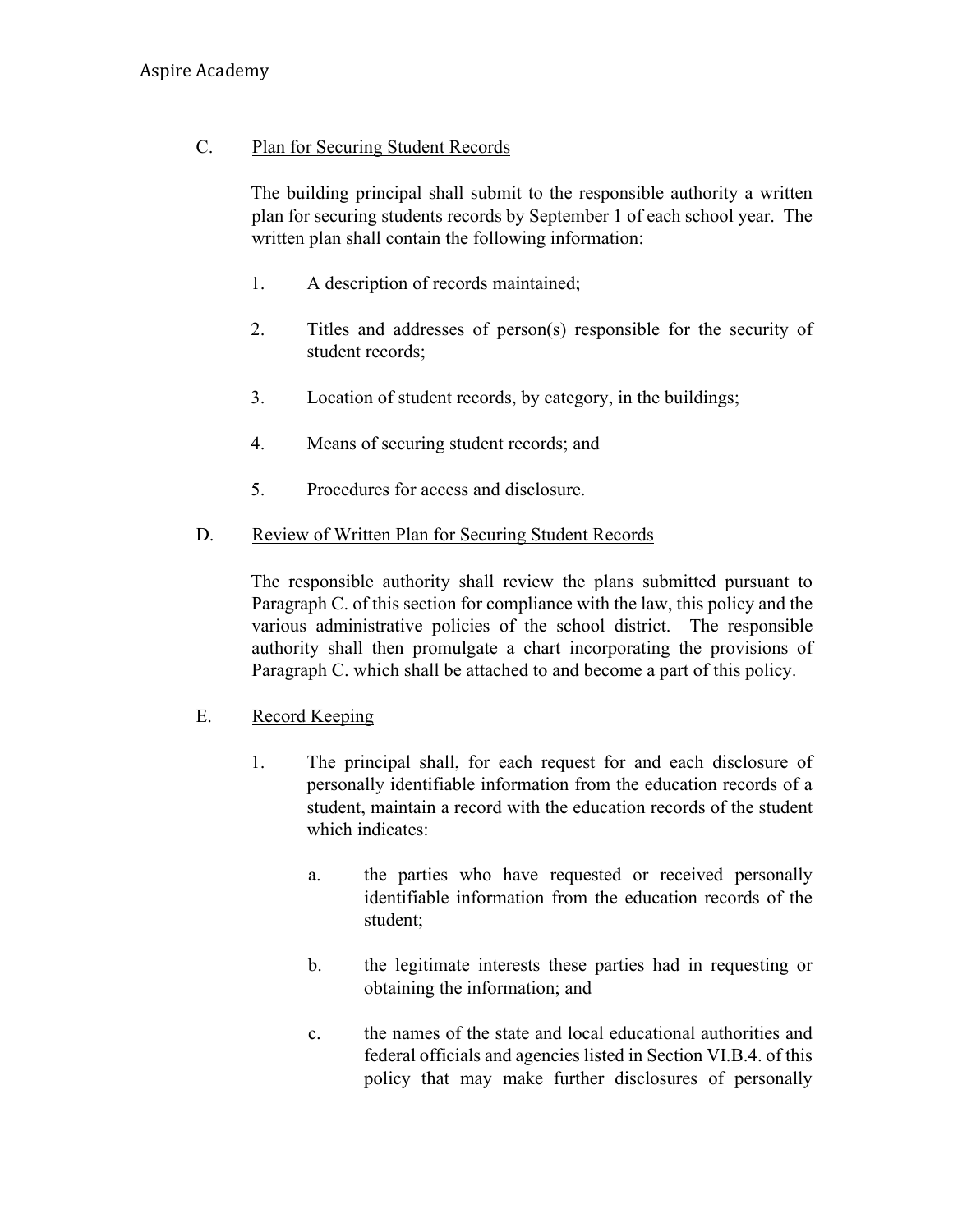identifiable information from the student's education records without consent.

- 2. In the event the school district discloses personally identifiable information from an education record of a student pursuant to Section XII.B. of this policy, the record of disclosure required under this section shall also include:
	- a. the names of the additional parties to which the receiving party may disclose the information on behalf of the school district;
	- b. the legitimate interests under Section VI. of this policy which each of the additional parties has in requesting or obtaining the information; and
	- c. a copy of the record of further disclosures maintained by a state or local educational authority or federal official or agency listed in Section VI.B.4. of this policy in accordance with 34 C.F.R. § 99.32 and to whom the school district disclosed information from an education record. The school district shall request a copy of the record of further disclosures from a state or local educational authority or federal official or agency to whom education records were disclosed upon a request from a parent or eligible student to review the record of requests for disclosure.
- 3. Section XIII.E.1. does not apply to requests by or disclosure to a parent of a student or an eligible student, disclosures pursuant to the written consent of a parent of a student or an eligible student, requests by or disclosures to other school officials under Section VI.B.1. of this policy, to requests for disclosures of directory information under Section VII. of this policy, or to a party seeking or receiving the records as directed by a federal grand jury or other law enforcement subpoena and the issuing court or agency has ordered that the existence or the contents of the subpoena or the information provided in response to the subpoena not be disclosed or as directed by an ex parte court order obtained by the United States Attorney General (or designee not lower than an Assistant Attorney General) concerning investigations or prosecutions of an offense listed in 18. U.S.C.  $\S$  2332b(g)(5)(B) or an act of domestic or international terrorism.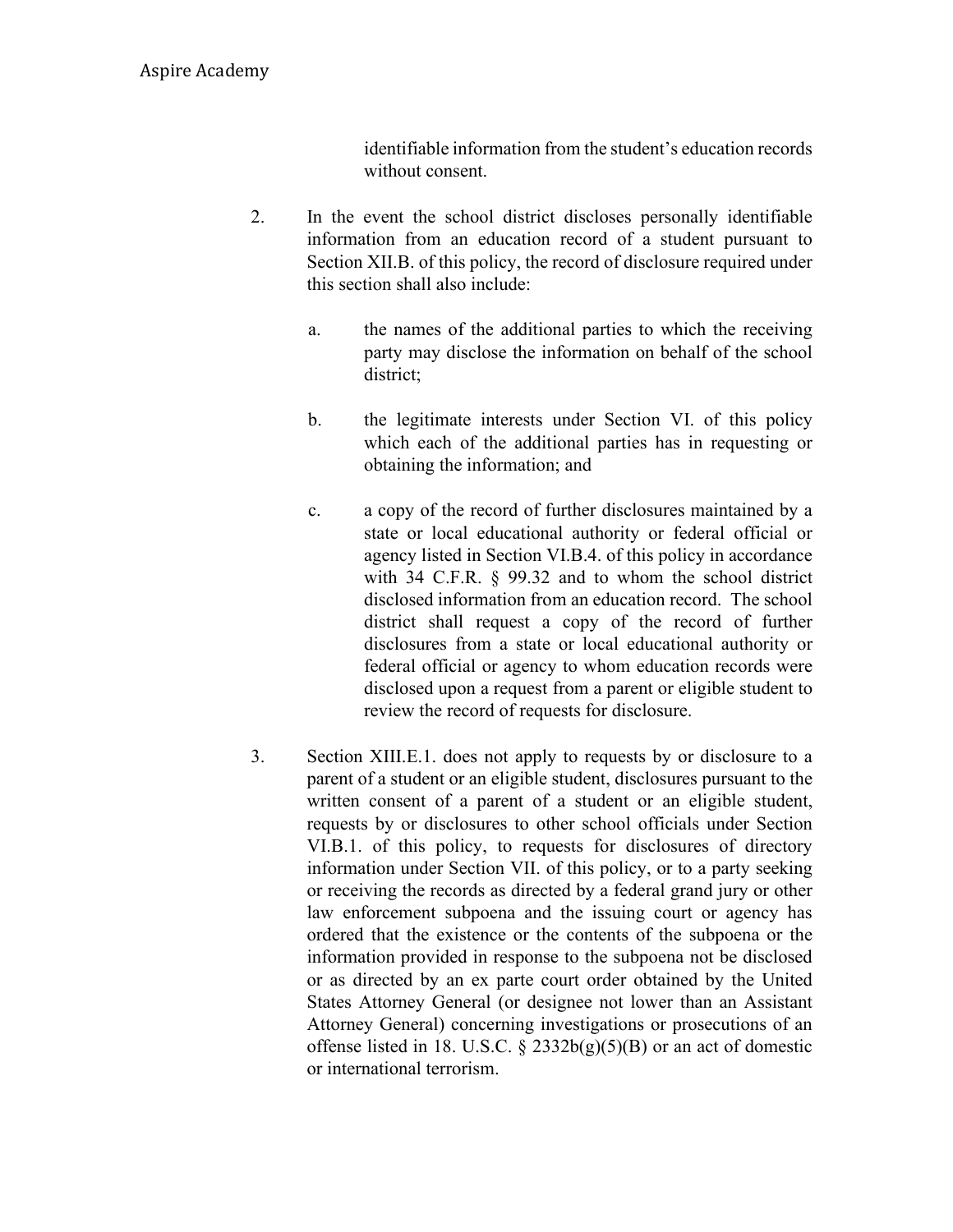- 4. The record of requests of disclosures may be inspected by:
	- a. the parent of the student or the eligible student;
	- b. the school official or his or her assistants who are responsible for the custody of the records; and
	- c. the parties authorized by law to audit the record-keeping procedures of the school district.
- 5. The school district shall record the following information when it discloses personally identifiable information from education records under the health or safety emergency exception:
	- a. the articulable and significant threat to the health or safety of a student or other individual that formed the basis for the disclosure; and
	- b. the parties to whom the school district disclosed the information.
- 6. The record of requests and disclosures shall be maintained with the education records of the student as long as the school district maintains the student's education records.

# **XIV. RIGHT TO INSPECT AND REVIEW EDUCATION RECORDS**

## A. Parent of a Student, an Eligible Student or the Parent of an Eligible Student Who is Also a Dependent Student

The school district shall permit the parent of a student, an eligible student, or the parent of an eligible student who is also a dependent student who is or has been in attendance in the school district to inspect or review the education records of the student, except those records which are made confidential by state or federal law or as otherwise provided in Section VIII. of this policy.

B. Response to Request for Access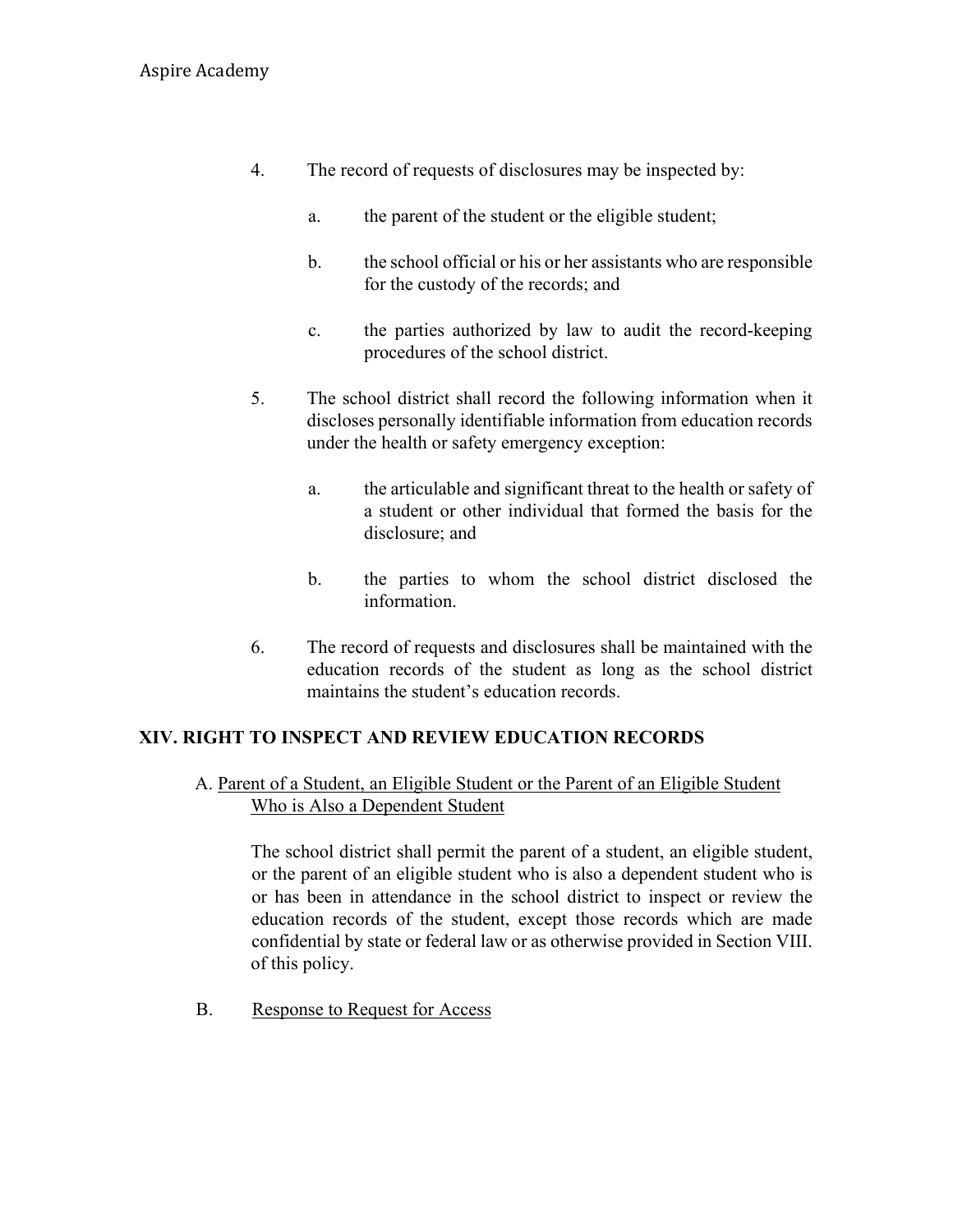The school district shall respond to any request pursuant to Subdivision A. of this section immediately, if possible, or within ten (10) days of the date of the request, excluding Saturdays, Sundays, and legal holidays.

C. Right to Inspect and Review

The right to inspect and review education records under Subdivision A. of this section includes:

- 1. The right to a response from the school district to reasonable requests for explanations and interpretations of records; and
- 2. If circumstances effectively prevent the parent or eligible student from exercising the right to inspect and review the education records, the school district shall provide the parent or eligible student with a copy of the records requested or make other arrangements for the parent or eligible student to inspect and review the requested records.
- 3. Nothing in this policy shall be construed as limiting the frequency of inspection of the education records of a student with a disability by the student's parent or guardian or by the student upon the student reaching the age of majority.

#### D. Form of Request

Parents or eligible students shall submit to the school district a written request to inspect education records which identify as precisely as possible the record or records he or she wishes to inspect.

E. Collection of Student Records

If a student's education records are maintained in more than one location, the responsible authority may collect copies of the records or the records themselves from the various locations so they may be inspected at one site. However, if the parent or eligible student wishes to inspect these records where they are maintained, the school district shall attempt to accommodate those wishes. The parent or eligible student shall be notified of the time and place where the records may be inspected.

F. Records Containing Information on More Than One Student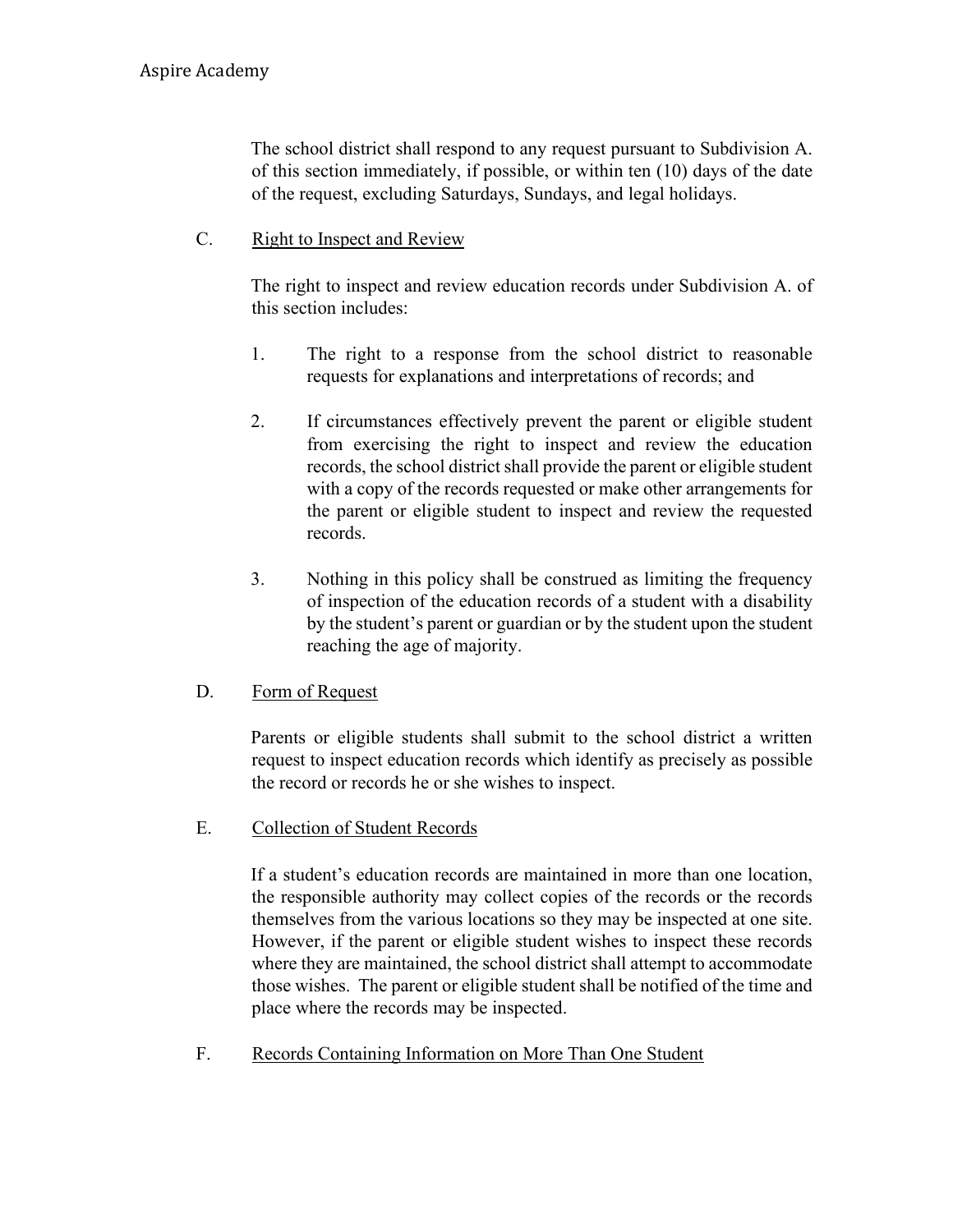### Aspire Academy

If the education records of a student contain information on more than one student, the parent or eligible student may inspect and review or be informed of only the specific information which pertains to that student.

#### G. Authority to Inspect or Review

The school district may presume that either parent of the student has authority to inspect or review the education records of a student unless the school district has been provided with evidence that there is a legally binding instrument or a state law or court order governing such matters as marriage dissolution, separation, or custody which provides to the contrary.

#### H. Fees for Copies of Records

- 1. The school district shall charge a reasonable fee for providing photocopies or printed copies of records unless printing a copy is the only method to provide for the inspection of data. In determining the amount of the reasonable fee, the school district shall consider the following:
	- a. the cost of materials, including paper, used to provide the copies;
	- b. the cost of the labor required to prepare the copies;
	- c. any schedule of standard copying charges established by the school district in its normal course of operations;
	- d. any special costs necessary to produce such copies from machine based record-keeping systems, including but not limited to computers and microfilm systems; and
	- e. mailing costs.
- 2. If 100 or fewer pages of black and white, letter or legal size paper copies are requested, actual costs shall not be used, and, instead, the charge shall be no more than 25 cents for each page copied.
- 3. The cost of providing copies shall be borne by the parent or eligible student.
- 4. The responsible authority, however, may not impose a fee for a copy of an education record made for a parent or eligible student if doing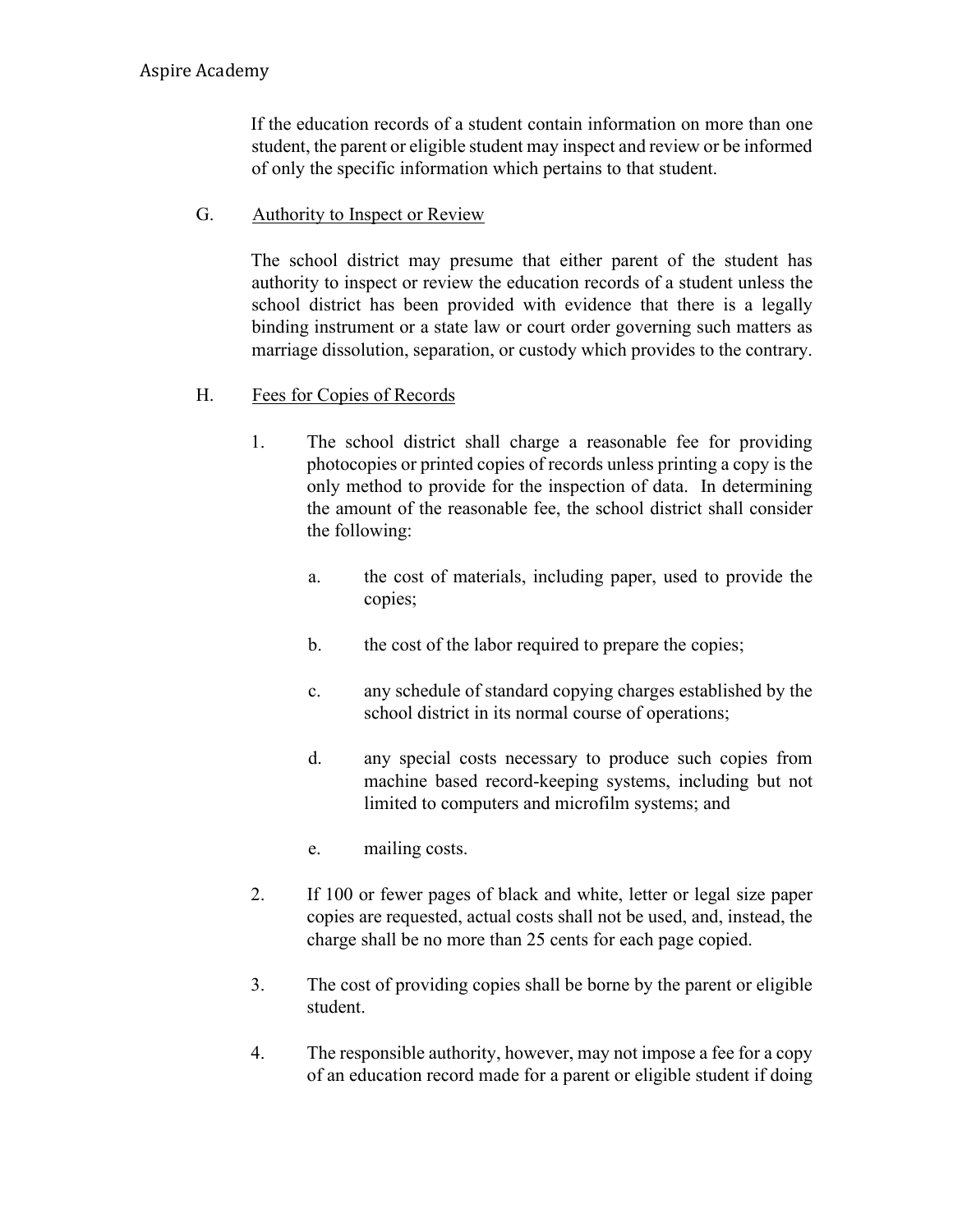so would effectively prevent or, in the case of a student with a disability, impair the parent or eligible student from exercising their right to inspect or review the student's education records.

## **XV. REQUEST TO AMEND RECORDS; PROCEDURES TO CHALLENGE DATA**

### A. Request to Amend Education Records

The parent of a student or an eligible student who believes that information contained in the education records of the student is inaccurate, misleading, or violates the privacy rights of the student may request that the school district amend those records.

- 1. The request shall be in writing, shall identify the item the requestor believes to be inaccurate, misleading, or in violation of the privacy or other rights of the student, shall state the reason for this belief, and shall specify the correction the requestor wishes the school district to make. The request shall be signed and dated by the requestor.
- 2. The school district shall decide whether to amend the education records of the student in accordance with the request within thirty (30) days after receiving the request.
- 3. If the school district decides to refuse to amend the education records of the student in accordance with the request, it shall inform the parent of the student or the eligible student of the refusal and advise the parent or eligible student of the right to a hearing under Subdivision B. of this section.
- B. Right to a Hearing

If the school district refuses to amend the education records of a student, the school district, on request, shall provide an opportunity for a hearing in order to challenge the content of the student's education records to ensure that information in the education records of the student is not inaccurate, misleading, or otherwise in violation of the privacy or other rights of the student. A hearing shall be conducted in accordance with Subdivision C. of this section.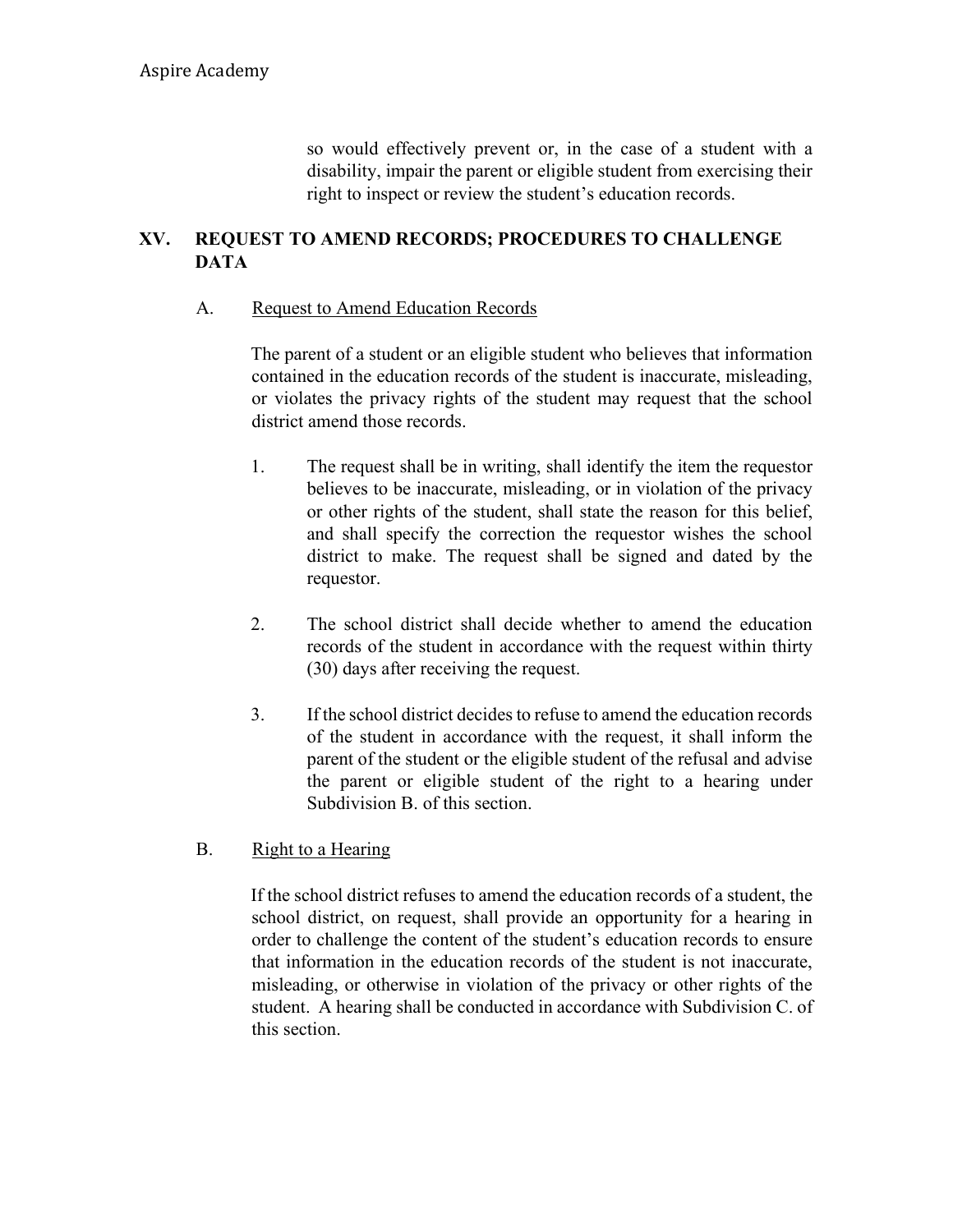## Aspire Academy

- 1. If, as a result of the hearing, the school district decides that the information is inaccurate, misleading, or otherwise in violation of the privacy or other rights of the student, it shall amend the education records of the student accordingly and so inform the parent of the student or the eligible student in writing.
- 2. If, as a result of the hearing, the school district decides that the information is not inaccurate, misleading, or otherwise in violation of the privacy or other rights of the student, it shall inform the parent or eligible student of the right to place a statement in the record commenting on the contested information in the record or stating why he or she disagrees with the decision of the school district, or both.
- 3. Any statement placed in the education records of the student under Subdivision B. of this section shall:
	- a. be maintained by the school district as part of the education records of the student so long as the record or contested portion thereof is maintained by the school district; and
	- b. if the education records of the student or the contested portion thereof is disclosed by the school district to any party, the explanation shall also be disclosed to that party.

### C. Conduct of Hearing

- 1. The hearing shall be held within a reasonable period of time after the school district has received the request, and the parent of the student or the eligible student shall be given notice of the date, place, and time reasonably in advance of the hearing.
- 2. The hearing may be conducted by any individual, including an official of the school district who does not have a direct interest in the outcome of the hearing. The school board attorney shall be in attendance to present the school board's position and advise the designated hearing officer on legal and evidentiary matters.
- 3. The parent of the student or eligible student shall be afforded a full and fair opportunity for hearing to present evidence relative to the issues raised under Subdivisions A. and B. of this section and may be assisted or represented by individuals of his or her choice at his or her own expense, including an attorney.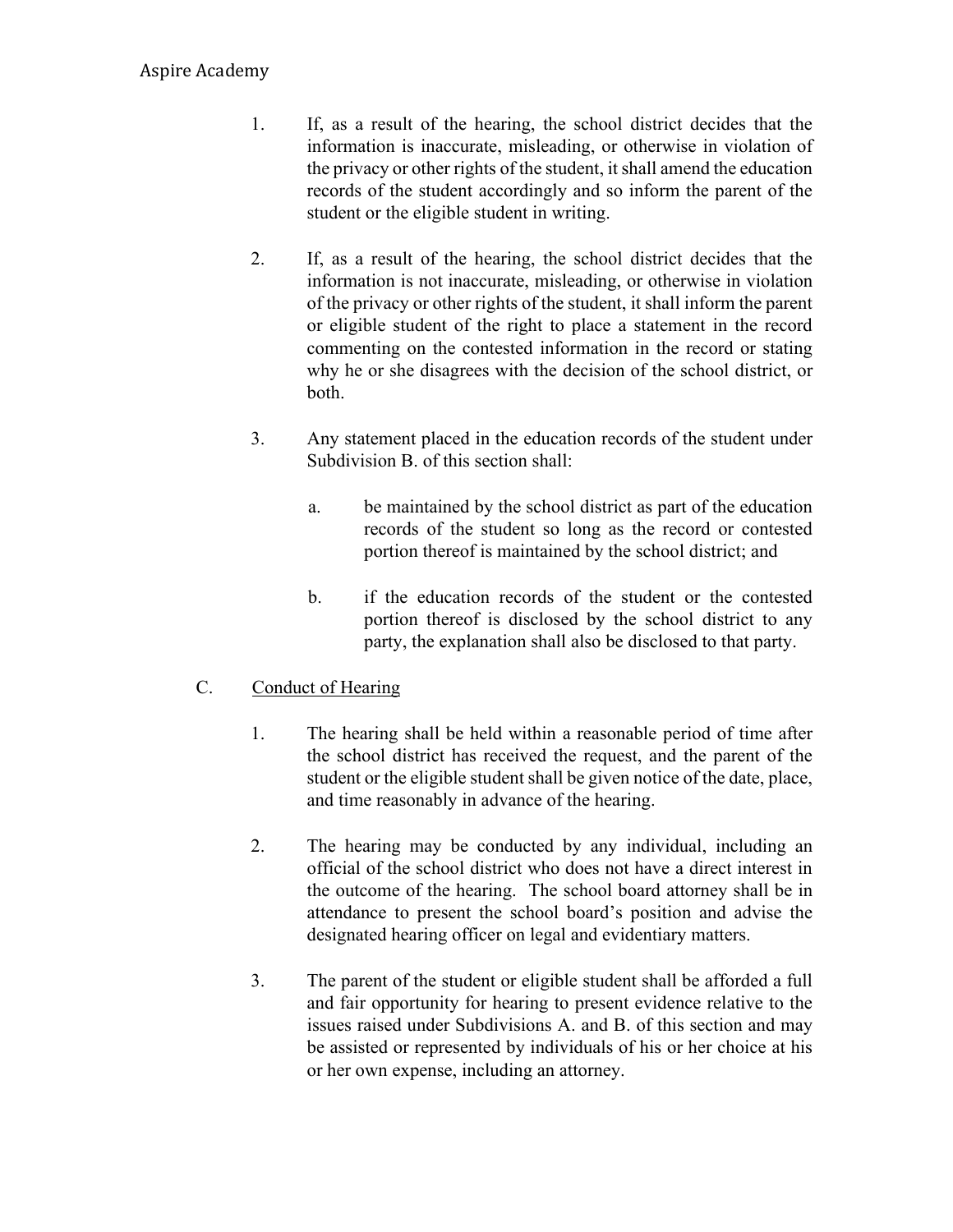- 4. The school district shall make a decision in writing within a reasonable period of time after the conclusion of the hearing. The decision shall be based solely on evidence presented at the hearing and shall include a summary of evidence and reasons for the decision.
- D. Appeal

The final decision of the designated hearing officer may be appealed in accordance with the applicable provisions of Minn. Stat. Ch. 14 relating to contested cases.

### **XVI. PROBLEMS ACCESSING DATA**

- A. The data practices compliance official is the designated employee to whom persons may direct questions or concerns regarding problems in obtaining access to data or other data practices problems.
- B. Data practices compliance official means *Executive Director*
- C. Any request by an individual with a disability for reasonable modifications of the school district's policies or procedures for purposes of accessing records shall be made to the data practices compliance official.

### **XVII. COMPLAINTS FOR NONCOMPLIANCE WITH FERPA**

A. Where to File Complaints

Complaints regarding alleged violations of rights accorded parents and eligible students by FERPA, and the rules promulgated thereunder, shall be submitted in writing to the Family Policy Compliance Office, U.S. Department of Education, 400 Maryland Avenue S.W., Washington, D.C. 20202.

B. Content of Complaint

A complaint filed pursuant to this section must contain specific allegations of fact giving reasonable cause to believe that a violation of FERPA and the rules promulgated thereunder has occurred.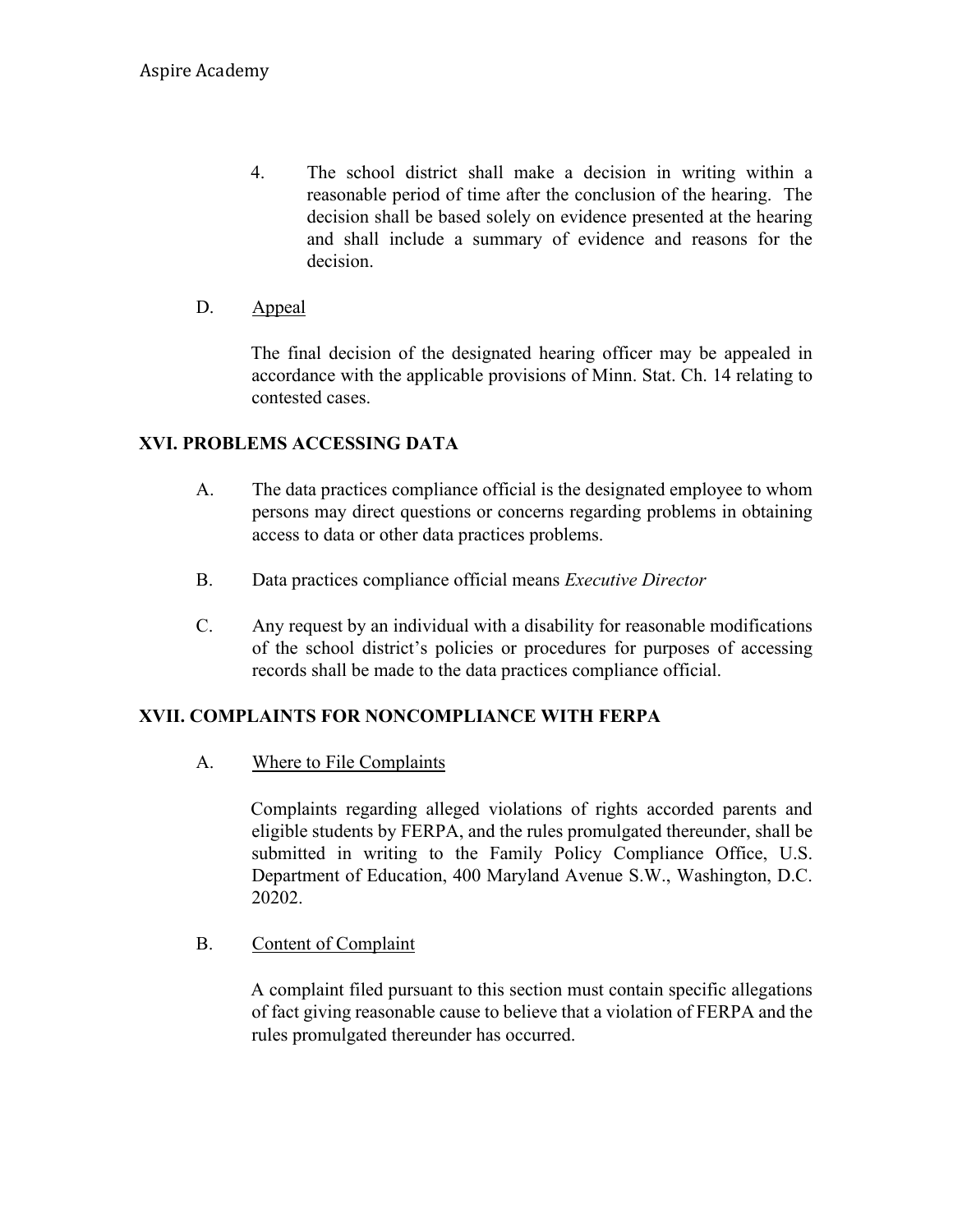# **XVIII. WAIVER**

A parent or eligible student may waive any of his or her rights provided herein pursuant to FERPA. A waiver shall not be valid unless in writing and signed by the parent or eligible student. The school district may not require such a waiver.

# **XIX. ANNUAL NOTIFICATION OF RIGHTS**

#### A. Contents of Notice

The school district shall give parents of students currently in attendance and eligible students currently in attendance annual notice by such means as are reasonably likely to inform the parents and eligible students of the following:

- 1. That the parent or eligible student has a right to inspect and review the student's education records and the procedure for inspecting and reviewing education records;
- 2. That the parent or eligible student has a right to seek amendment of the student's education records to ensure that those records are not inaccurate, misleading, or otherwise in violation of the student's privacy or other rights and the procedure for requesting amendment of records;
- 3. That the parent or eligible student has a right to consent to disclosures of personally identifiable information contained in the student's education records, except to the extent that federal and state law and the regulations promulgated thereunder authorize disclosure without consent;
- 4. That the parent or eligible student has a right to file a complaint with the U.S. Department of Education regarding an alleged failure by the school district to comply with the requirements of FERPA and the rules promulgated thereunder;
- 5. The criteria for determining who constitutes a school official and what constitutes a legitimate educational interest for purposes of disclosing education records to other school officials whom the school district has determined to have legitimate educational interests; and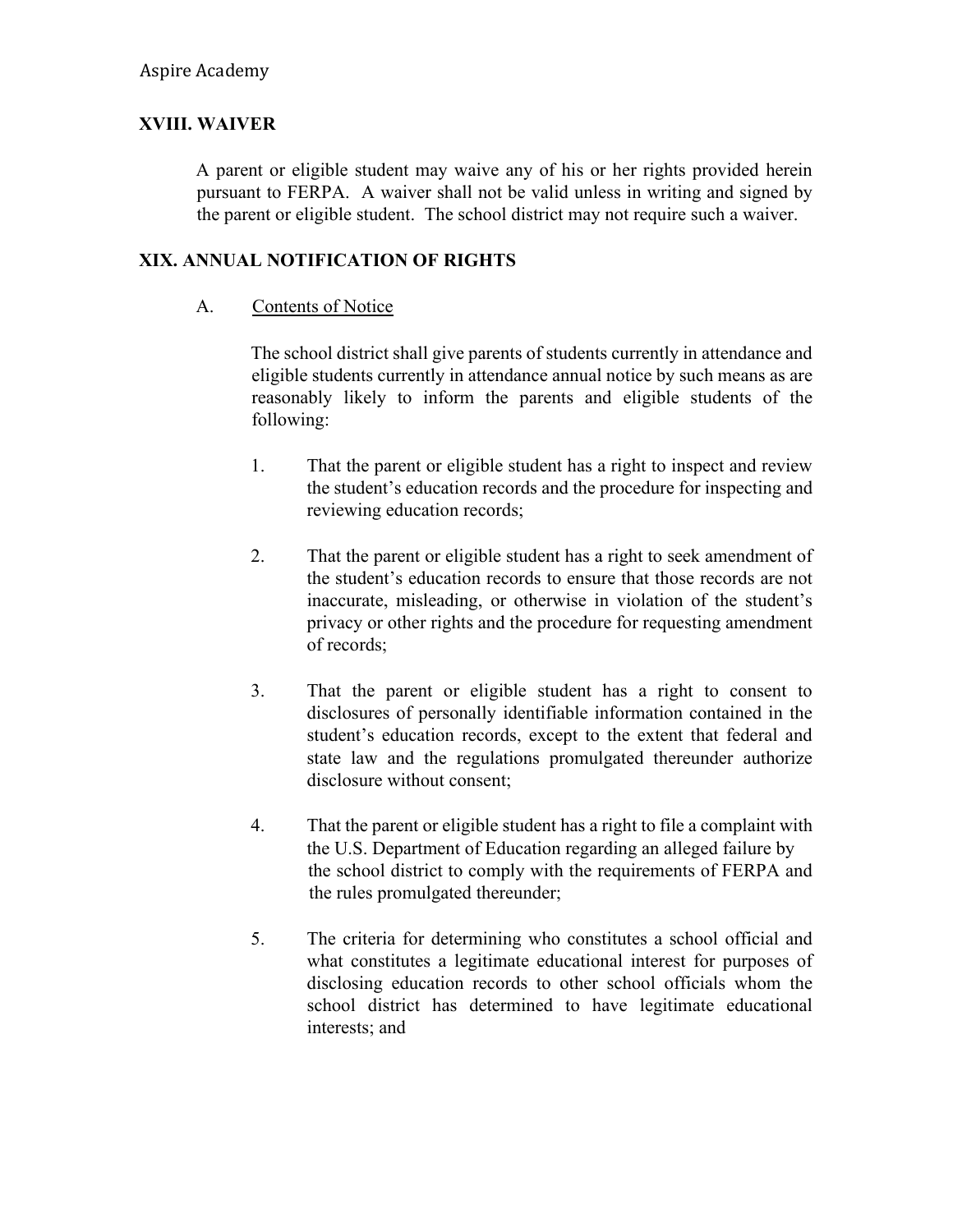- 6. That the school district forwards education records on request to a school in which a student seeks or intends to enroll or is already enrolled as long as the disclosure is for purposes related to the student's enrollment or transfer and that such records may include suspension and expulsion records pursuant to the federal No Child Left Behind Act and, if applicable, a student's history of violent behavior.
- B. Notification to Parents of Students Having a Primary Home Language Other Than English

The school district shall provide for the need to effectively notify parents of students identified as having a primary or home language other than English.

C. Notification to Parents or Eligible Students Who are Disabled

The school district shall provide for the need to effectively notify parents or eligible students identified as disabled.

#### **XX. DESTRUCTION AND RETENTION OF RECORDS**

Destruction and retention of records by the school district shall be controlled by state and federal law.

### **XXI. COPIES OF POLICY**

Copies of this policy may be obtained by parents and eligible students at the office of the superintendent.

| <b>Legal References:</b> | Minn. Stat. Ch. 13 (Minnesota Government Data Practices Act)       |
|--------------------------|--------------------------------------------------------------------|
|                          | Minn. Stat. Ch. 14 (Administrative Procedures Act)                 |
|                          | Minn. Stat. $\S$ 120A.22 (Compulsory Instruction)                  |
|                          | Minn. Stat. § 121A.40-121A.56 (The Pupil Fair Dismissal Act)       |
|                          | Minn. Stat. § 121A.75 (Sharing Disposition Order and Peace Officer |
|                          | Records)                                                           |
|                          | Minn. Stat. $\S$ 144.341-144.347 (Consent of Minors for Health     |
|                          | Services)                                                          |
|                          | Minn. Stat. $\S 260B.171$ , Subds. 3 and 5 (Disposition Order and  |
|                          | Peace Officer Records of Children)                                 |
|                          | Minn. Stat. § 363A.42 (Public Records; Accessibility)              |